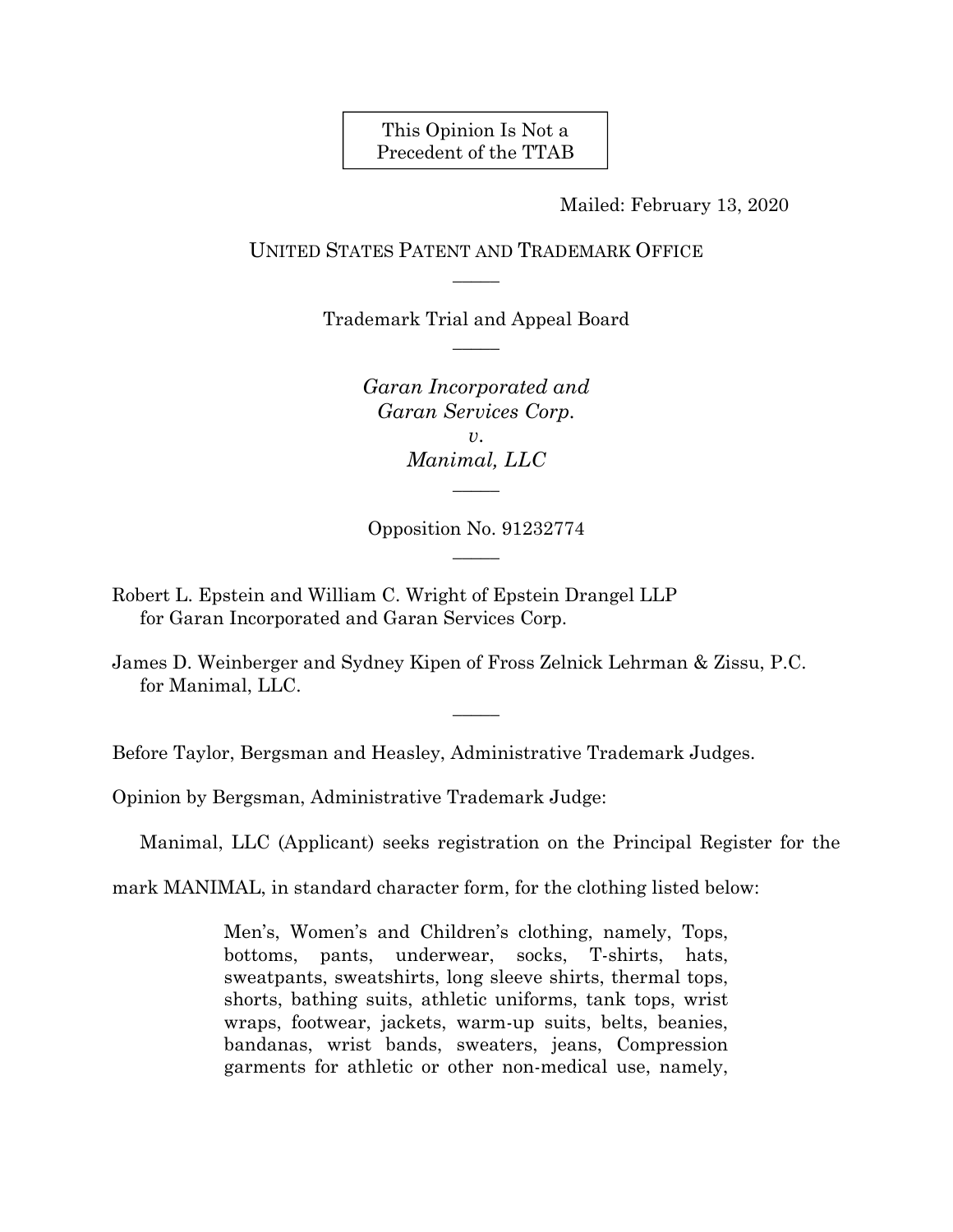compression socks, stockings, leggings, jerseys, vests, trousers, sleeves, shirts, in Class 25.1

Garan Incorporated and Garan Services Corp. (Opposers) opposed the registration of Applicant's mark on the following grounds:2

• Likelihood of confusion under Section 2(d) of the Trademark Act, 15 U.S.C. §  $1052(d);$ 

- Dilution under Section 45(c) of the Trademark Act, 15, U.S.C. § 1125(c);
- Applicant's mark is generic;
- Applicant's mark is merely descriptive under Section 2(e)(1) of the Trademark

Act, 15 U.S.C. § 1052(e)(1); and

• Abandonment.

 $\overline{a}$ 

With respect to its likelihood of confusion claim, Opposers allege that Applicant's mark so resembles Opposers' registered marks, including GARANIMNAL, in typed drawing form, for "children's shirts and pants," in Class 25, as to be likely to cause confusion.3

Applicant, in its Answer, denied the salient allegations in the Notice of Opposition.

<sup>1</sup> Application Serial No. 85511299 filed January 8, 2012, under Section 1(a) of the Trademark Act, 15 U.S.C. § 1051(a), based on Applicant's claim of first use of its mark anywhere and in commerce as of July 1, 2010.

Applicant, in its April 29, 2013 Response to Suspension Inquiry, amended its filing basis to Section 1(b) of the Trademark Act, 15 U.S.C. § 1051(b).

<sup>2</sup> Amended Notice of Opposition, 15 TTABVUE. Garan Services Corporation is a wholly owned subsidiary of Garan Incorporated. Jerald Kamiel Testimony Dep., p. 9 (28 TTABVUE 14).

<sup>3</sup> Registration No. 0954125 registered February 27, 1973; third renewal.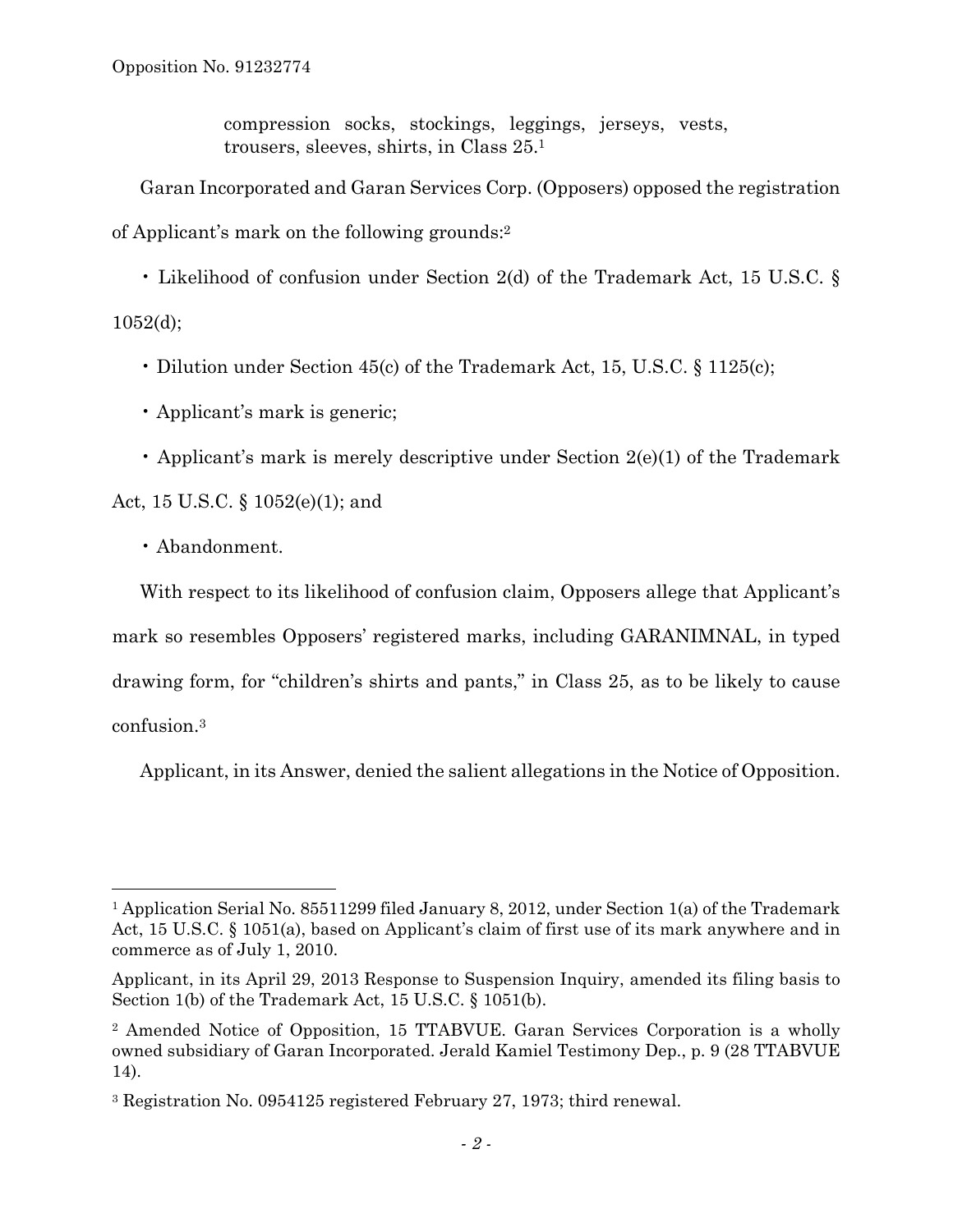Opposition No. 91232774

Opposers, in their brief on the case, did not refer to the genericness or descriptiveness claims and, therefore, we deem them waived. *See Alcatraz Media, Inc. v. Chesapeake Marine Tours, Inc.,* 107 USPQ2d 1750, 1753 (TTAB 2013) (petitioner's pleaded descriptiveness and geographical descriptiveness claims not argued in brief deemed waived), *aff'd,* 565 F. App'x 900 (Fed. Cir. 2014) (mem.); *Joel Gott Wines LLC v. Rehoboth Von Gott Inc.,* 107 USPQ2d 1424, 1426 n.3 (TTAB 2013) (opposer's pleaded descriptiveness claim not argued in brief deemed waived); *Swatch AG (Swatch SA) (Swatch Ltd.) v. M.Z. Berger & Co.,* 108 USPQ2d 1463, 1465 n.3 (TTAB 2013) (opposer's pleaded claims not argued in its brief deemed waived), *aff'd,* 787 F.3d 1368, 114 USPQ2d 1892 (Fed. Cir. 2015).

### **I. The record**

1

The record includes the pleadings and, by operation of Trademark Rule 2.122(b), 37 C.F.R. § 2.122(b), Applicant's application file.4 The parties introduced the testimony and evidence listed below:

- A. Opposer's testimony and evidence.
	- 1. Notice of reliance on Opposers' pleaded registrations printed from the USPTO Trademark Status & Document Retrieval (TSDR) database showing the current status of and title to the registrations;<sup>5</sup> and

<sup>4</sup> Because Applicant's application file is automatically of record, Opposers did not have to submit excerpts from it via a notice of reliance. 24 TTABVUE 47-52.

<sup>5 24</sup> TTABVUE 6-45. Because Opposers attached to their Notice of Opposition copies of their pleaded registrations printed from the USPTO's Trademark Electronic Search System (TESS) and Trademark Status and Document Retrieval (TSDR) databases showing the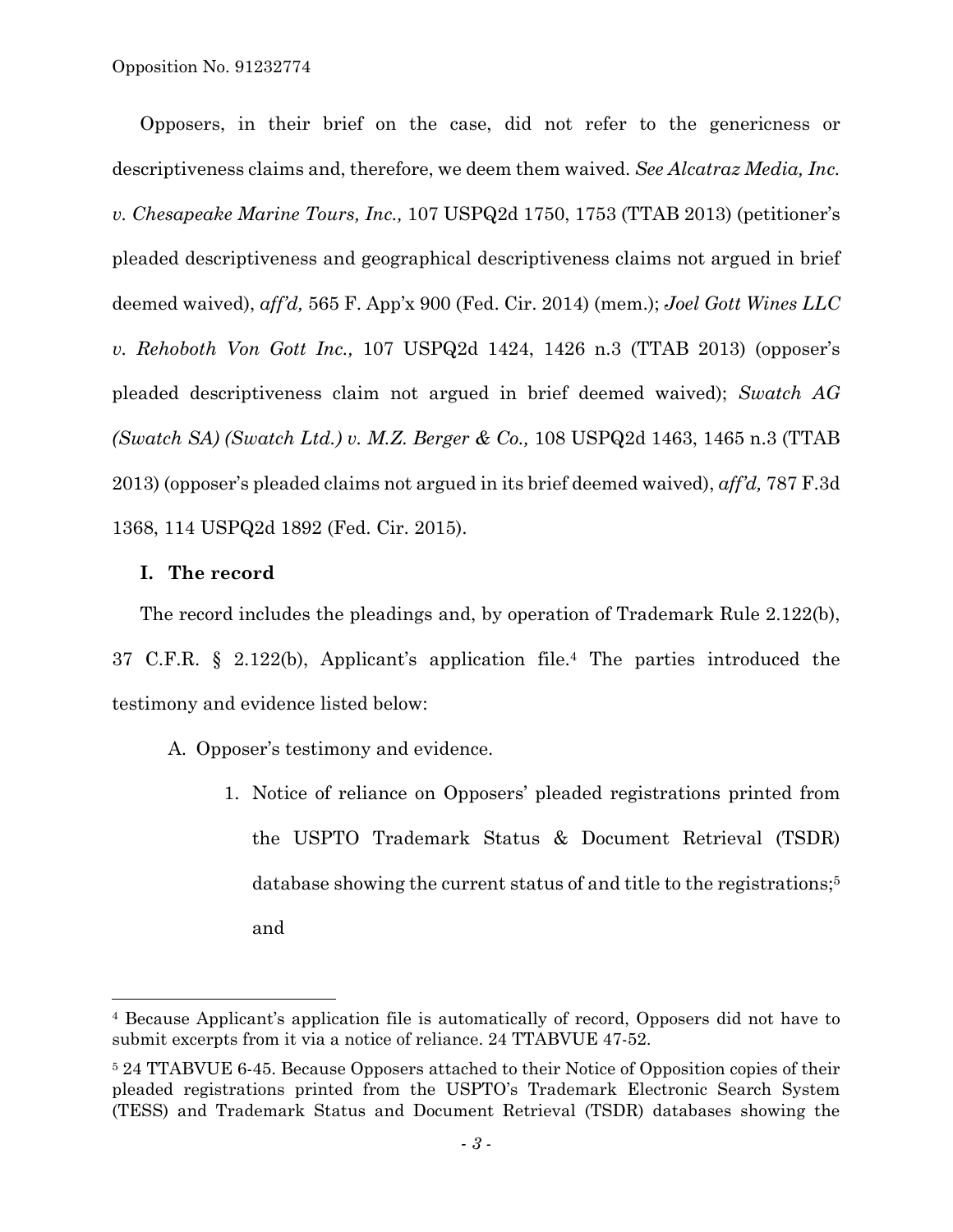- 2. Testimony deposition of Jerald Kamiel, Opposers' President and Chief Operating Officer.6
- B. Applicant's testimony and evidence.
	- 1. Testimony declaration of George Corbo, Applicant's co-founder and Chief Executive Officer;7
	- 2. Copies of eight third-party registrations for marks incorporating "animal(s)" or "imals" as a suffix for clothing;8 and
	- 3. Notice of reliance on Opposers' responses to Applicant's interrogatory Nos. 4, 15, 17, and 20.9

# **II. Standing**

Standing is a threshold issue in every inter partes case*. See Empresa Cubana Del Tabaco v. Gen. Cigar Co.*, 753 F.3d 1270, 111 USPQ2d 1058, 1062 (Fed. Cir. 2014); *John W. Carson Found. v. Toilets.com Inc.*, 94 USPQ2d 1942, 1945 (TTAB 2010). To establish standing in an opposition or cancellation proceeding, a plaintiff must prove that it has a "real interest" in the proceeding and a "reasonable" basis for its belief of damage. *See Empresa Cubana*, 111 USPQ2d at 1062; *Ritchie v. Simpson*, 170 F.3d

1

<sup>9</sup> 42 TTABVUE.

current status of and title to the registrations, it did not have to introduce them as second time through a notice of reliance. *See* Trademark Rule 2.122(d)(1), 37 C.F.R. § 2.122(d)(1).

<sup>6 28</sup> TTABVUE. Opposers posted the portions of the Kamiel deposition designated as confidential at 27 TTABVUE.

<sup>7 35-40</sup> TTABVUE. Applicant posted the portions of the Corbo declaration designated as confidential at 29-34 and 43 TTABVUE.

<sup>8 41</sup> TTABVUE.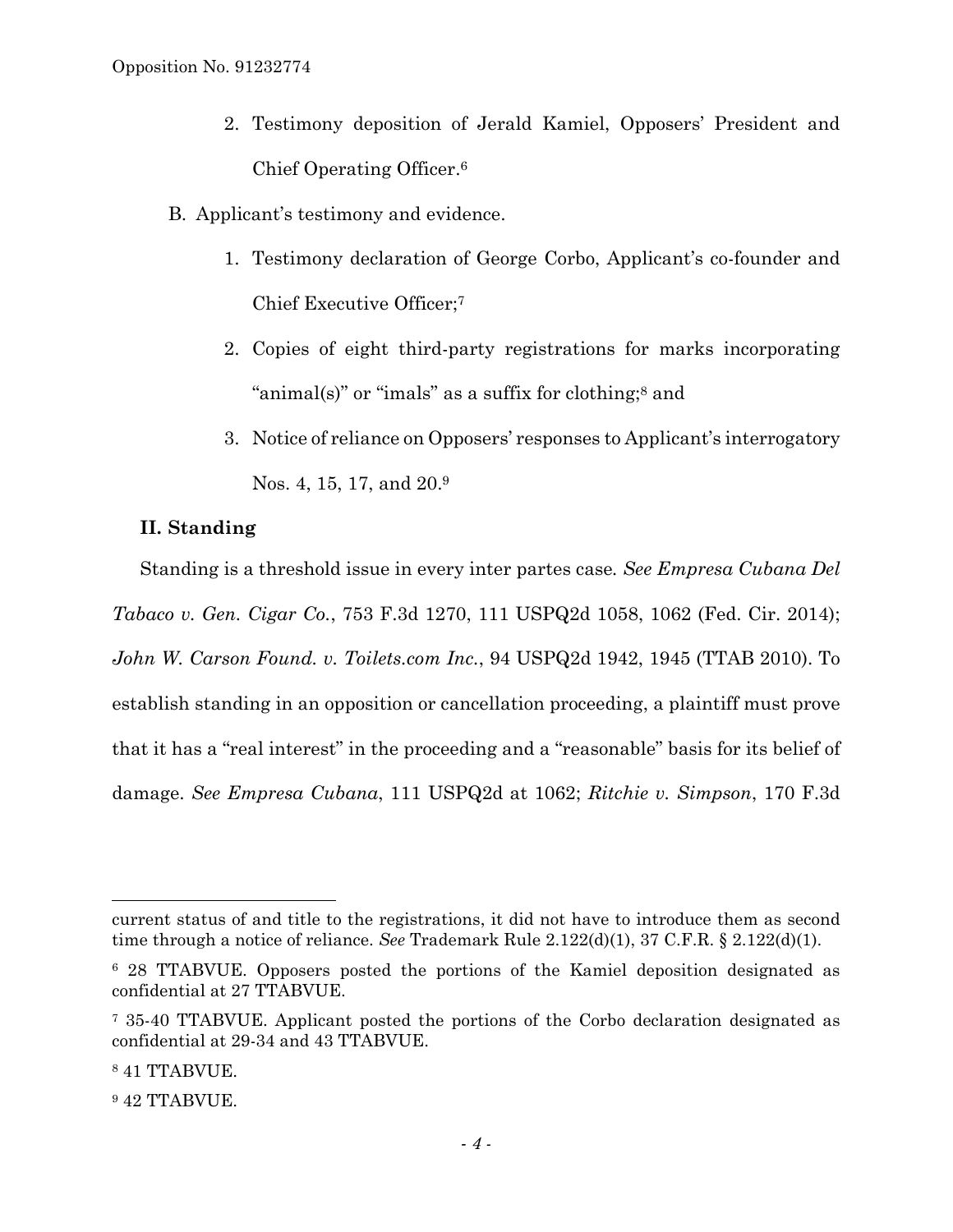1092, 50 USPQ2d 1023, 1025 (Fed. Cir. 1999); *Lipton Indus., Inc. v. Ralston Purina Co.*, 670 F.2d 1024, 213 USPQ 185, 189 (TTAB 1982).

Opposers established their standing by properly introducing into evidence their pleaded registrations showing the current status of the registrations and title to the registrations in Garan Services Corp. *See, e.g., Cunningham v. Laser Golf Corp.*, 222 F.3d 943, 55 USPQ2d 1842, 1844 (Fed. Cir. 2000) (plaintiff's two prior registrations suffice to establish plaintiff's direct commercial interest and its standing); *N.Y. Yankees P'ship v. IET Prods. & Servs., Inc.*, 114 USPQ2d 1497, 1501 (TTAB 2015). Applicant, in its brief, did not challenge Opposers' standing.

Once a plaintiff has shown standing on one ground, it has the right to assert any other ground in an opposition. *See Poly-America, L.P. v. Illinois Tool Works Inc.*, 124 USPQ2d 1508, 1512 (TTAB 2017) (if petitioner can show standing on the ground of functionality, it can assert any other grounds, including abandonment); *Azeka Bldg. Corp. v. Azeka*, 122 USPQ2d 1477, 1479 (TTAB 2017) (standing established based on surname claim sufficient to establish standing for any other ground); *Luxco, Inc. v. Consejo Regulador del Tequila, A.C.*, 121 USPQ2d 1477, 1481 (TTAB 2017) (opposer established its standing as to genericness ground of certification mark and was entitled to assert any other ground).

### **III. Priority**

Because Opposers' pleaded registrations are of record, priority in the opposition proceeding is not at issue with respect to the marks and goods identified therein. *Mini Melts, Inc. v. Reckitt Benckiser LLC*, 118 USPQ2d 1464, 1469 (TTAB 2016) (citing

*- 5 -*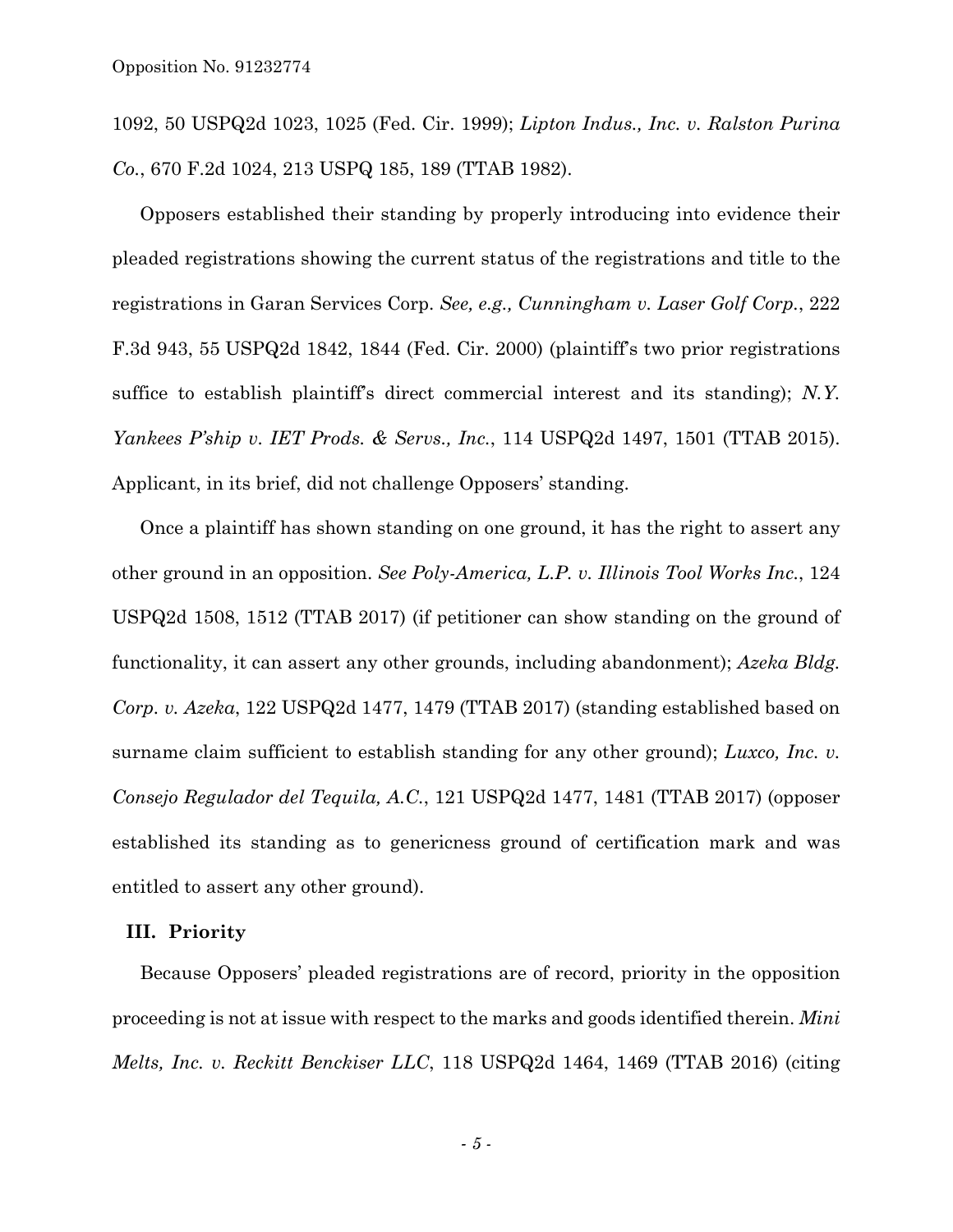*King Candy Co. v. Eunice King's Kitchen, Inc.,* 496 F.2d 1400, 182 USPQ 108, 110 (CCPA 1974)). Applicant, in its brief, did not challenge Opposers' priority.

### **IV. Likelihood of Confusion**

We base our determination under Section 2(d) on an analysis of all of the probative facts in evidence that are relevant to the factors bearing on the likelihood of confusion. *In re E. I. du Pont de Nemours & Co.,* 476 F.2d 1357, 177 USPQ 563, 567 (CCPA 1973) ("*DuPont*") *cited in B&B Hardware, Inc. v. Hargis Indus., Inc.,* 575 U.S. 138, 113 USPQ2d 2045, 2049 (2015). *See also In re Majestic Distilling Co.,* 315 F.3d 1311, 65 USPQ2d 1201, 1203 (Fed. Cir. 2003). "Not all of the *DuPont* factors are relevant to every case, and only factors of significance to the particular mark need be considered." *Cai v. Diamond Hong, Inc.*, 901 F.3d 1367, 127 USPQ2d 1797, 1800 (Fed. Cir. 2018) (quoting *In re Mighty Leaf Tea*, 601 F.3d 1342, 94 USPQ2d 1257, 1259 (Fed. Cir. 2010)). *See also M2 Software, Inc. v. M2 Commc'ns, Inc.,* 450 F.3d 1378, 78 USPQ2d 1944, 1947 (Fed. Cir. 2006); *ProMark Brands Inc. v. GFA Brands, Inc.,* 114 USPQ2d 1232, 1242 (TTAB 2015) ("While we have considered each factor for which we have evidence, we focus our analysis on those factors we find to be relevant."). "[E]ach case must be decided on its own facts and the differences are often subtle ones." *Indus. Nucleonics Corp. v. Hinde*, 475 F.2d 1197, 177 USPQ 386, 387 (CCPA 1973). In any likelihood of confusion analysis, two key considerations are the similarities between the marks and the similarities between the goods or services. *See In re Chatam Int'l Inc*., 380 F.3d 1340, 71 USPQ2d 1944, 1945-46 (Fed. Cir. 2004); *Federated Foods, Inc. v. Fort Howard Paper Co.,* 544 F.2d 1098, 192 USPQ 24, 29 (CCPA 1976) ("The fundamental inquiry mandated by § 2(d) goes to the cumulative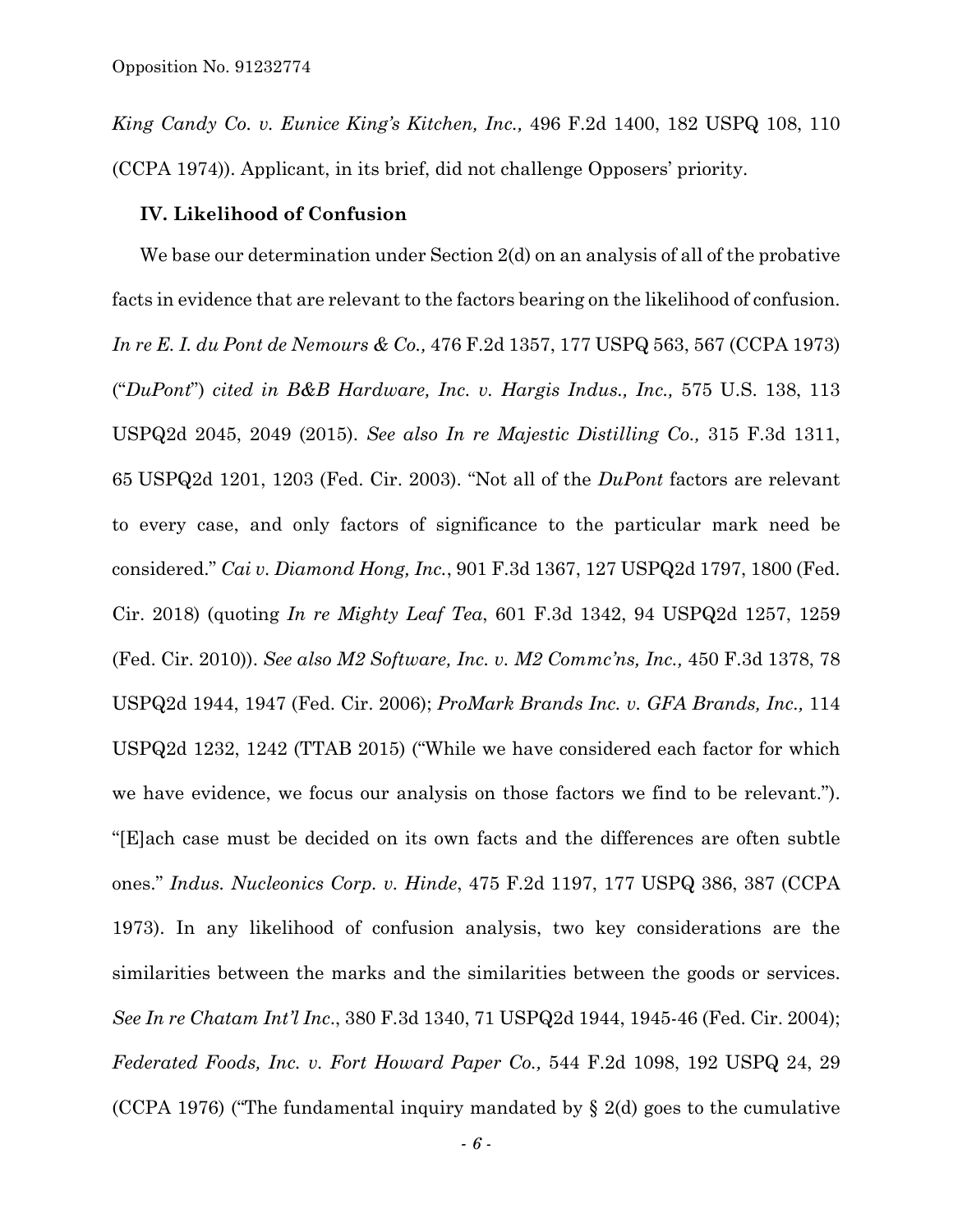$\overline{a}$ 

effect of differences in the essential characteristics of the goods and differences in the marks."); *see also In re i.am.symbolic, LLC,* 866 F.3d 1315, 123 USPQ2d 1744, 1747 (Fed. Cir. 2017) ("The likelihood of confusion analysis considers all *DuPont* factors for which there is record evidence but 'may focus ... on dispositive factors, such as similarity of the marks and relatedness of the goods'") (quoting *Herbko Int'l, Inc. v. Kappa Books, Inc.*, 308 F.3d 1156, 64 USPQ2d 1375, 1380 (Fed. Cir. 2002)).

While Opposers made of record copies of their eight pleaded registrations, we focus our likelihood of confusion analysis on Registration No. 0954125 for the mark GARANIMAL, in typed drawing form, for "children's shirts and pants." This is Opposers' mark most similar to Applicant's mark for in part identical goods. See the discussion below. If we cannot sustain the opposition based on this registered mark, we could not sustain it based on the marks in the other pleaded registrations. *See North Face Apparel Corp. v. Sanyang Indus. Co*., 116 USPQ2d 1217, 1225 (TTAB 2015); *In re Max Capital Grp. Ltd*., 93 USPQ2d 1243, 1245 (TTAB 2010).

### **A. The similarity or dissimilarity and nature of the goods.**

As noted above, the description of goods in Opposers' Registration No. 0954125 for the mark GARANIMAL is "children's shirts and pants." Applicant is seeking to register its mark for, inter alia, children's pants, t-shirts, long sleeve shirts, and tank tops.10 Opposers' broadly worded identification of "shirts" encompasses Applicant's

<sup>10</sup> Merriam-Webster.com defines "tank top" as "a sleeveless collarless shirt with usually wide shoulder straps and no front opening." The Board may take judicial notice of dictionary definitions, including online dictionaries that exist in printed format. *In re Cordua Rests. LP*, 110 USPQ2d 1227, 1229 n.4 (TTAB 2014), *aff'd,* 823 F.3d 594, 118 USPQ2d 1632 (Fed. Cir.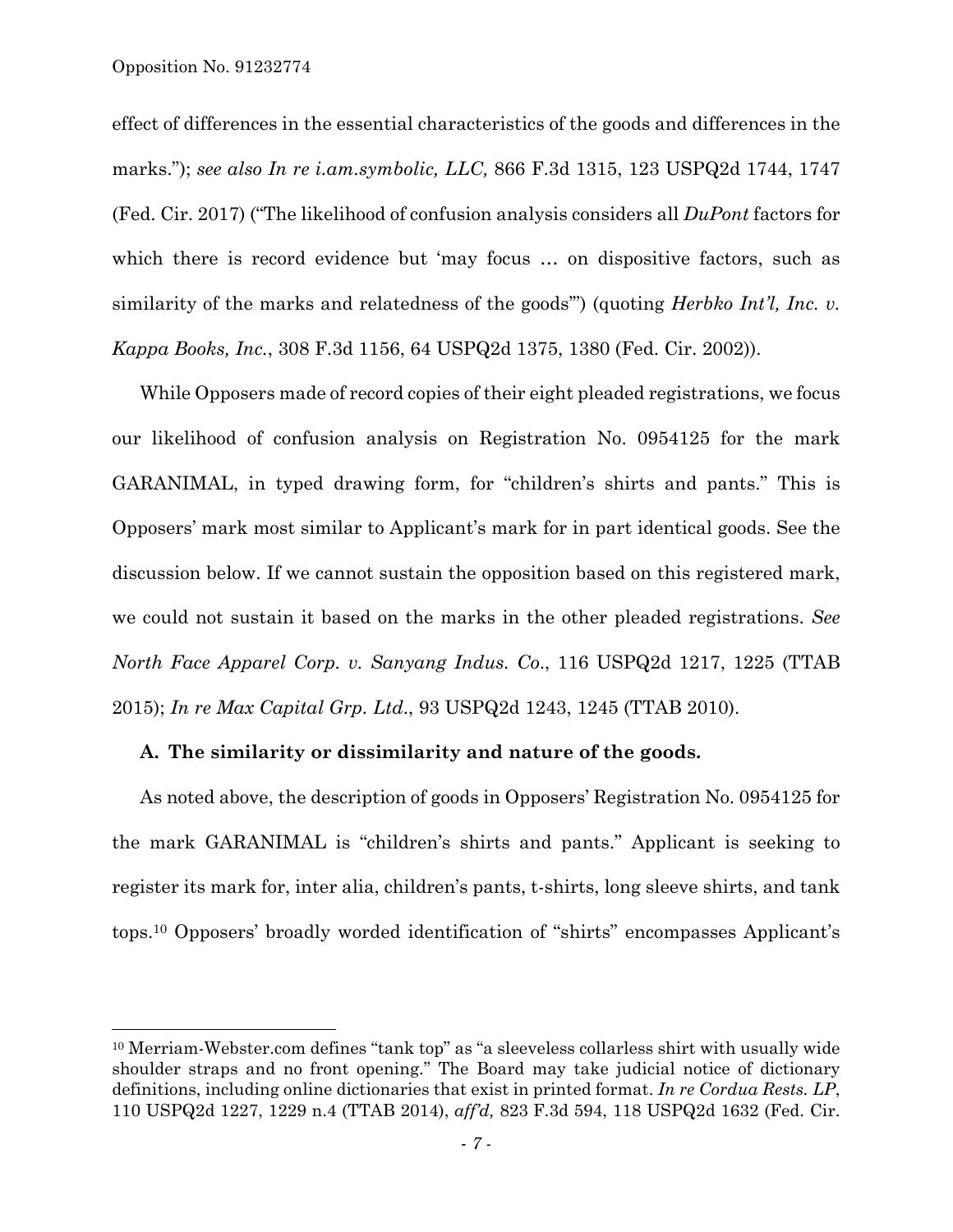1

more narrowly identified "t-shirts," "long sleeve shirts," and "tank tops." Where an application or registration broadly identifies the products in the description of goods, we must presume that the goods encompass all goods of the type identified. *Sw. Mgmt., Inc. v. Ocinomled, Ltd.*, 115 USPQ2d 1007, 1025 (TTAB 2015); *In re Hughes Furniture Indus., Inc*., 114 USPQ2d 1134, 1137 (TTAB 2015) ("Applicant's broadly worded identification of 'furniture' necessarily encompasses Registrant's narrowly identified 'residential and commercial furniture.'"); *Venture Out Props. LLC v. Wynn Resorts Holdings, LLC,* 81 USPQ2d 1887, 1893 (TTAB 2007). Accordingly, Opposers' goods and Applicant's goods are in part or legally identical.

Under this *DuPont* factor, Opposers need not prove, and we need not find, similarity as to each product listed in the descriptions of goods. It is sufficient for finding a likelihood of confusion that Opposers establish that any item encompassed by the identification of goods within a particular class in the application and registration are related. *Tuxedo Monopoly, Inc. v. Gen. Mills Fun Grp.,* 648 F.2d 1335, 209 USPQ 986, 988 (CCPA 1981); *Inter IKEA Sys. B.V. v. Akea, LLC*, 110 USPQ2d 1734, 1745 (TTAB 2014); *General Mills Inc. v. Fage Dairy Processing Indus. SA*, 100 USPQ2d 1584, 1588 n.1 (TTAB 2011), *judgment set aside on other grounds,* 110 USPQ2d 1679 (TTAB 2014).

Applicant argues that the goods are not related because it uses its mark to identify exercise clothing "only for and directed at adults, whereas Opposers make children's

<sup>2016);</sup> *Threshold.TV Inc. v. Metronome Enters. Inc.*, 96 USPQ2d 1031, 1038 n.14 (TTAB 2010); *In re Red Bull GmbH*, 78 USPQ2d 1375, 1378 (TTAB 2006).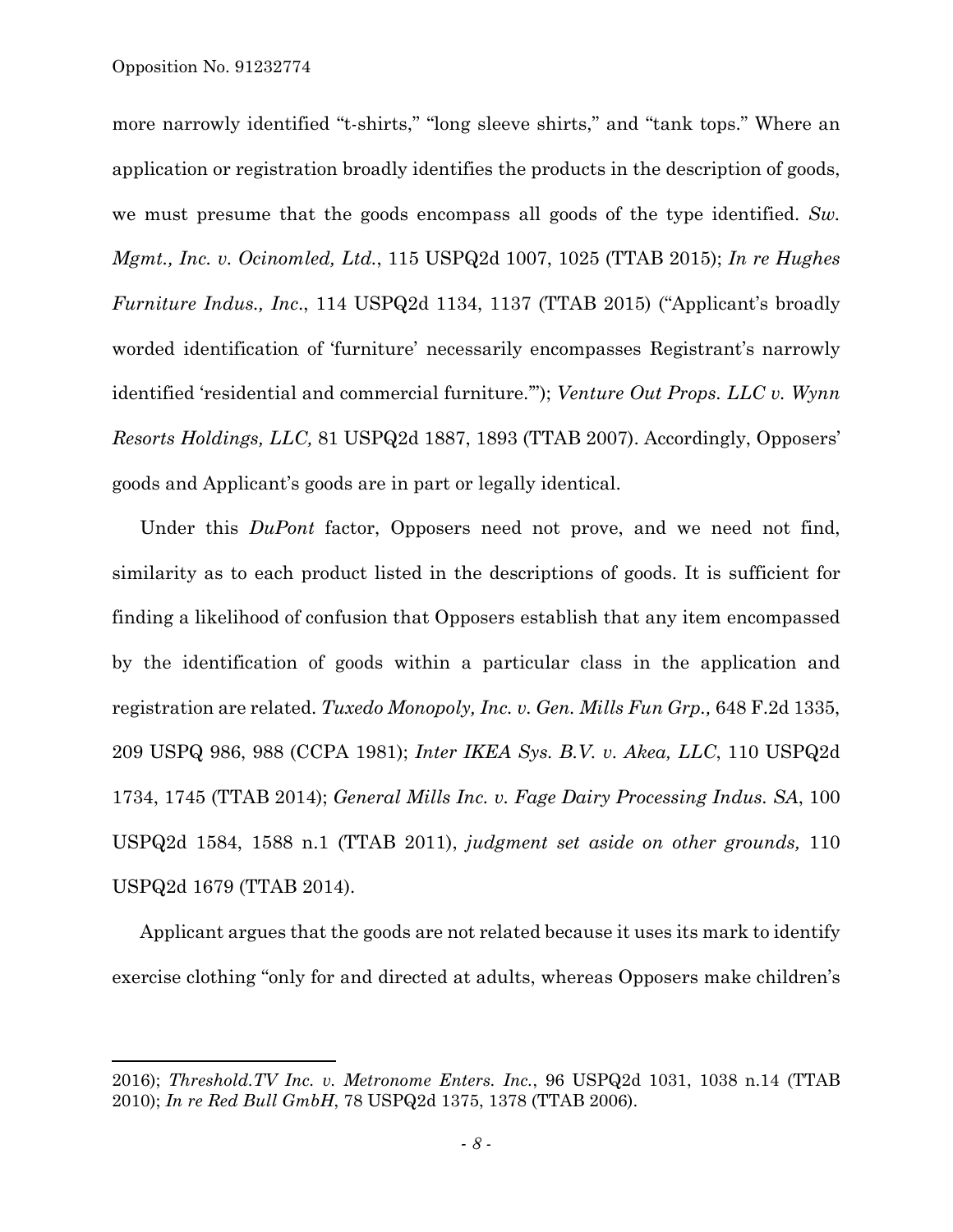clothing sets … only for and directed at children and adults shopping for them."11 However, we must consider the goods as the parties describe them in the application and registrations at issue. *Stone Lion Capital Partners, LP v. Lion Capital LLP*, 746 F.3d 1317, 1321, 110 USPQ2d 1157, 1161 (Fed. Cir. 2014); *Octocom Sys, Inc. v. Houston Comput. Servs. Inc.*, 918 F.2d 937, 16 USPQ2d 1783, 1787 (Fed. Cir. 1990) ("The authority is legion that the question of registrability of an applicant's mark must be decided on the basis of the identification of goods set forth in the application regardless of what the record may reveal as to the particular nature of an applicant's goods, the particular channels of trade or the class of purchasers to which the sales of goods are directed."); *Paula Payne Prods. v. Johnson Publ'g Co.*, 473 F.2d 901, 177 USPQ 76, 77 (CCPA 1973) ("Trademark cases involving the issue of likelihood of confusion must be decided on the basis of the respective descriptions of goods").

In addition, we do not read limitations into the identification of goods. *In re i.am.symbolic,* 123 USPQ2d at 1748; *Squirtco v. Tomy Corp.*, 697 F.2d 1038, 216 USPQ 937, 940 (Fed. Cir. 1983) ("There is no specific limitation and nothing in the inherent nature of Squirtco's mark or goods that restricts the usage of SQUIRT for balloons to promotion of soft drinks. The Board, thus, improperly read limitations into the registration"); *In re Thor Tech,* 90 USPQ2d 1634, 1638 (TTAB 2009) ("We have no authority to read any restrictions or limitations into the registrant's description of goods."). Therefore, we may not restrict Applicant's description of goods

 $\overline{a}$ 

<sup>11</sup> Applicant's Brief, pp. 19-29 (48 TTABVUE 20-21).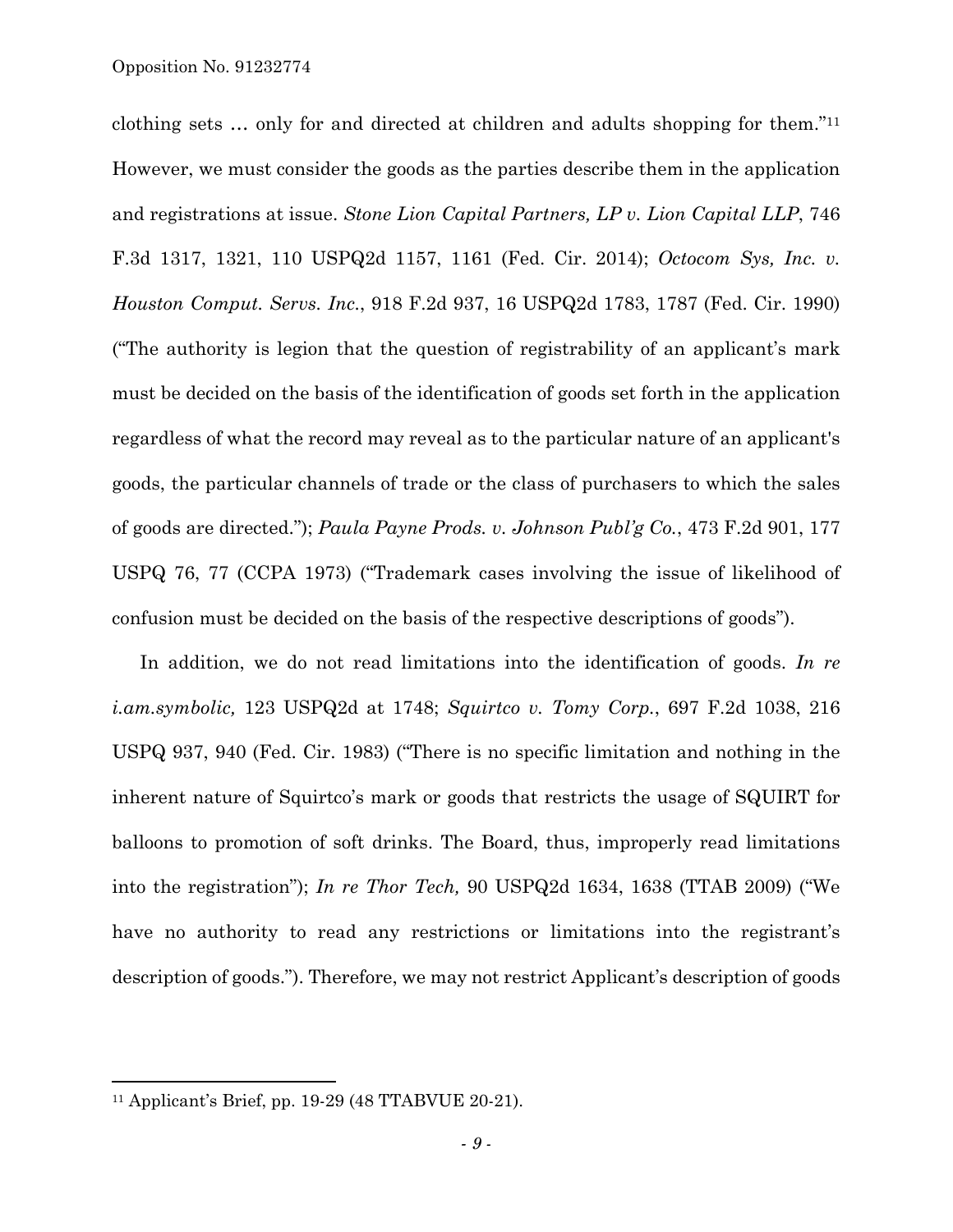encompassing men's, women's, and children's pants and shirts to exercise clothing for adults.

This *DuPont* factor weighs in favor of finding a likelihood of confusion.

### **B. Established, likely-to-continue channels of trade and classes of consumers.**

Because the goods described in the application and Opposers' registration are in part or legally identical, we presume that the channels of trade and classes of purchasers are the same. *See In re Viterra Inc.,* 671 F.3d 1358, 101 USPQ2d 1905, 1908 (Fed. Cir. 2012) (legally identical goods are presumed to travel in same channels of trade to same class of purchasers); *In re Yawata Iron & Steel Co.*, 403 F.2d 752, 159 USPQ 721, 723 (CCPA 1968) (where there are legally identical goods, the channels of trade and classes of purchasers are considered to be the same); *United Glob. Media Grp., Inc. v. Tseng*, 112 USPQ2d 1039, 1049 (TTAB 2014); *Am. Lebanese Syrian Associated Charities Inc. v. Child Health Research Inst.,* 101 USPQ2d 1022, 1028 (TTAB 2011).

Applicant contends that the classes of consumers are different because Opposers' customers are parents or grandparents of children they are trying to dress whereas Applicant's customers are adults committed to exercise.12 As noted, we may not limit, by resort to extrinsic evidence, the scope of goods as identified in Opposers' registration or in the subject application. *E.g., See Stone Lion Capital Partners,* 110

 $\overline{a}$ 

 $12$  Applicant's Brief, p. 21 (48 TTABVUE 22).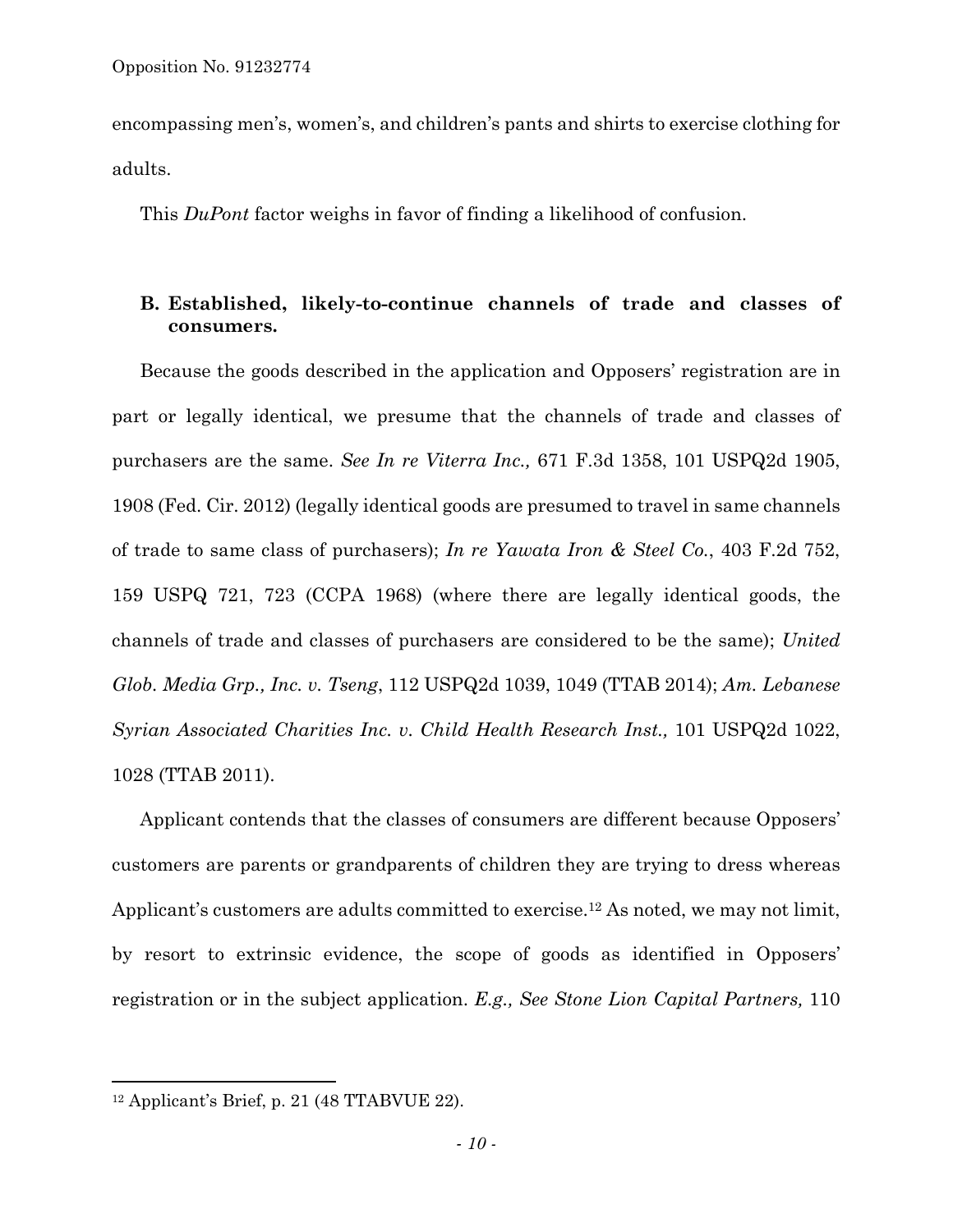USPQ2d at 1162 ("It was proper, however, for the Board to focus on the application and registrations rather than on real-world conditions, because 'the question of registrability of an applicant's mark must be decided on the basis of the identification of goods set forth in the application regardless of what the record may reveal as to the particular nature of applicant's goods, the particular channels of trade or the class of purchasers to which sales of the goods are directed.") (quoting *Octocom Sys., Inc. v. Houston Comp. Servs. Inc.,* 16 USPQ2d at 1787); *In re Dixie Rests. Inc.*, 105 USPQ2d, 41 USPQ2d 1531, 1534 (Fed. Cir. 1997) (citing *Canadian Imperial Bank v. Wells Fargo Bank, N.A.*, 811 F.2d 1490, 1 USPQ2d 1813, 1815 (Fed.Cir.1987)).

Because Applicant's description of goods does not restrict its clothing to adults committed to exercise and, in fact, includes children's clothing, we must presume that Applicant's clothing is offered in all channels of trade normal for such clothing and that the clothing would be purchased by all potential customers, including the Opposers' channels of trade and potential customers. *Citigroup Inc. v. Capital City Bank Grp. Inc.*, 637 F.3d 1344, 98 USPQ2d 1253, 1261 (Fed. Cir. 2011); *Hewlett-Packard Co. v. Packard Press, Inc.,* 281 F.3d 1261, 62 USPQ2d 1001, 1005 (Fed. Cir. 2002); *CBS Inc. v. Morrow,* 708 F.2d 1579, 218 USPQ 198, 199 (Fed. Cir. 1983).

The channels of trade and classes of consumers favor finding a likelihood of confusion.

## **C. The length of time during and conditions under which there has been concurrent use without evidence of actual confusion.**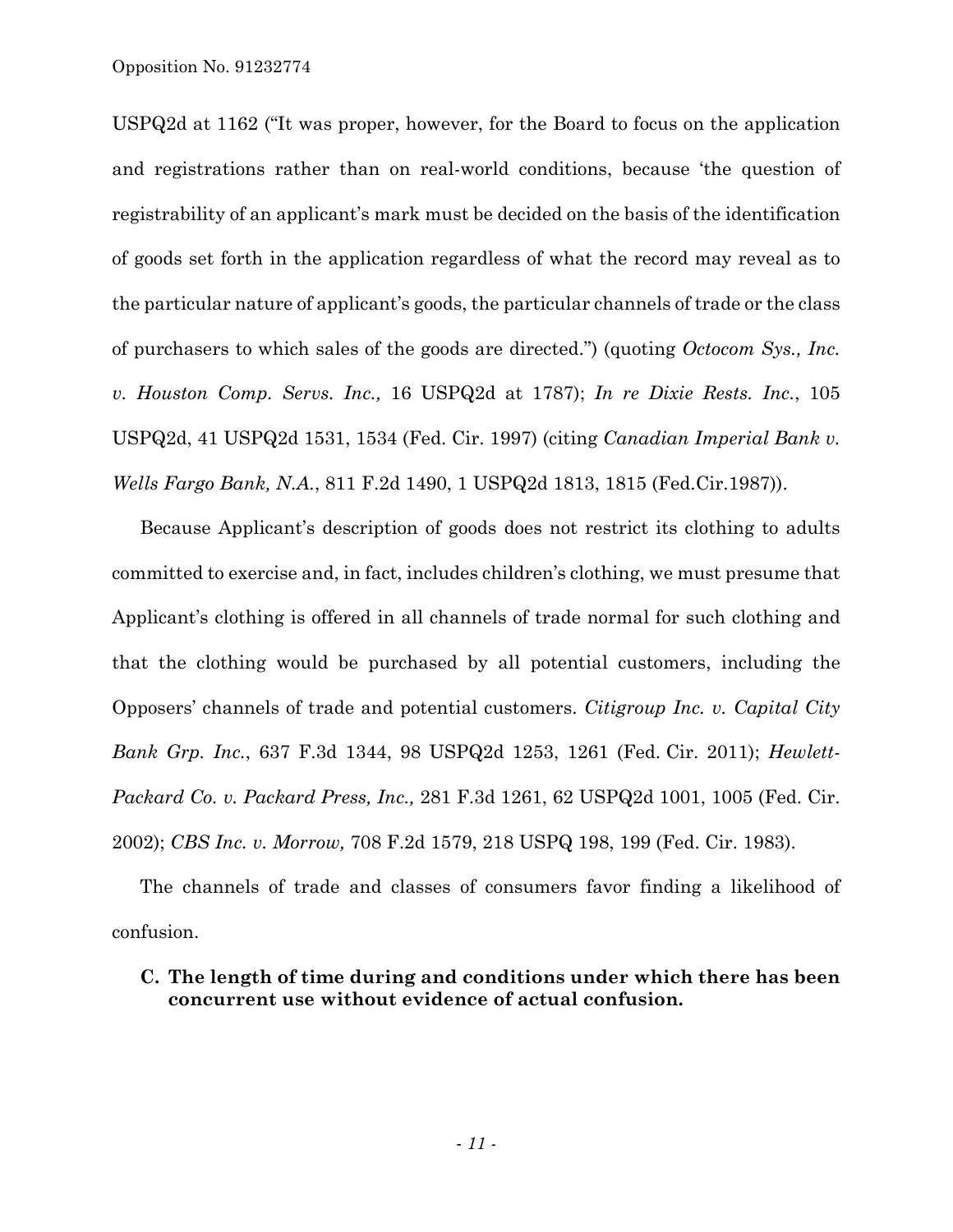1

Neither Opposers, nor Applicant, is aware of any reported instances of actual confusion.13 However, the absence of any reported instances of confusion is meaningful only if the record indicates appreciable and continuous use by Applicant of its mark for a significant period in the same markets as those served by Opposers under their mark. *Citigroup Inc. v. Capital City Bank Grp., Inc.,* 94 USPQ2d 1645, 1660 (TTAB 2010), *aff'd,* 637 F.3d 1344, 98 USPQ2d 1253 (Fed. Cir. 2011); *Gillette Canada Inc. v. Ranir Corp.,* 23 USPQ2d 1768, 1774 (TTAB 1992). In other words, for the absence of actual confusion to be probative, there must have been a reasonable opportunity for confusion to occur. *Barbara's Bakery Inc. v. Landesman,* 82 USPQ2d 1283, 1287 (TTAB 2007) (the probative value of the absence of actual confusion depends upon there being a significant opportunity for actual confusion to have occurred); *Red Carpet Corp. v. Johnstown American Enterprises Inc.,* 7 USPQ2d 1404, 1406-1407 (TTAB 1988); *Central Soya Co., Inc. v. North American Plant Breeders,*  212 USPQ 37, 48 (TTAB 1981) ("the absence of actual confusion over a reasonable period of time might well suggest that the likelihood of confusion is only a remote possibility with little probability of occurring").

As noted above, our analysis as to the similarity or dissimilarity of the goods, channels of trade and classes of consumers is based, as dictated by precedent from the Federal Circuit, on the identifications set forth in the application and Opposers' registration. *See Stone Lion*, 110 USPQ2d at 1162*.* As such, we may not consider, in

<sup>13</sup> Corbo Testimony Decl. ¶26 (35 TTABVUE 9); Opposers' response to Applicant's interrogatory No. 15 (42 TTABVUE 11); Kamiel Testimony Dep. p. 39 (28 TTABVUE 44).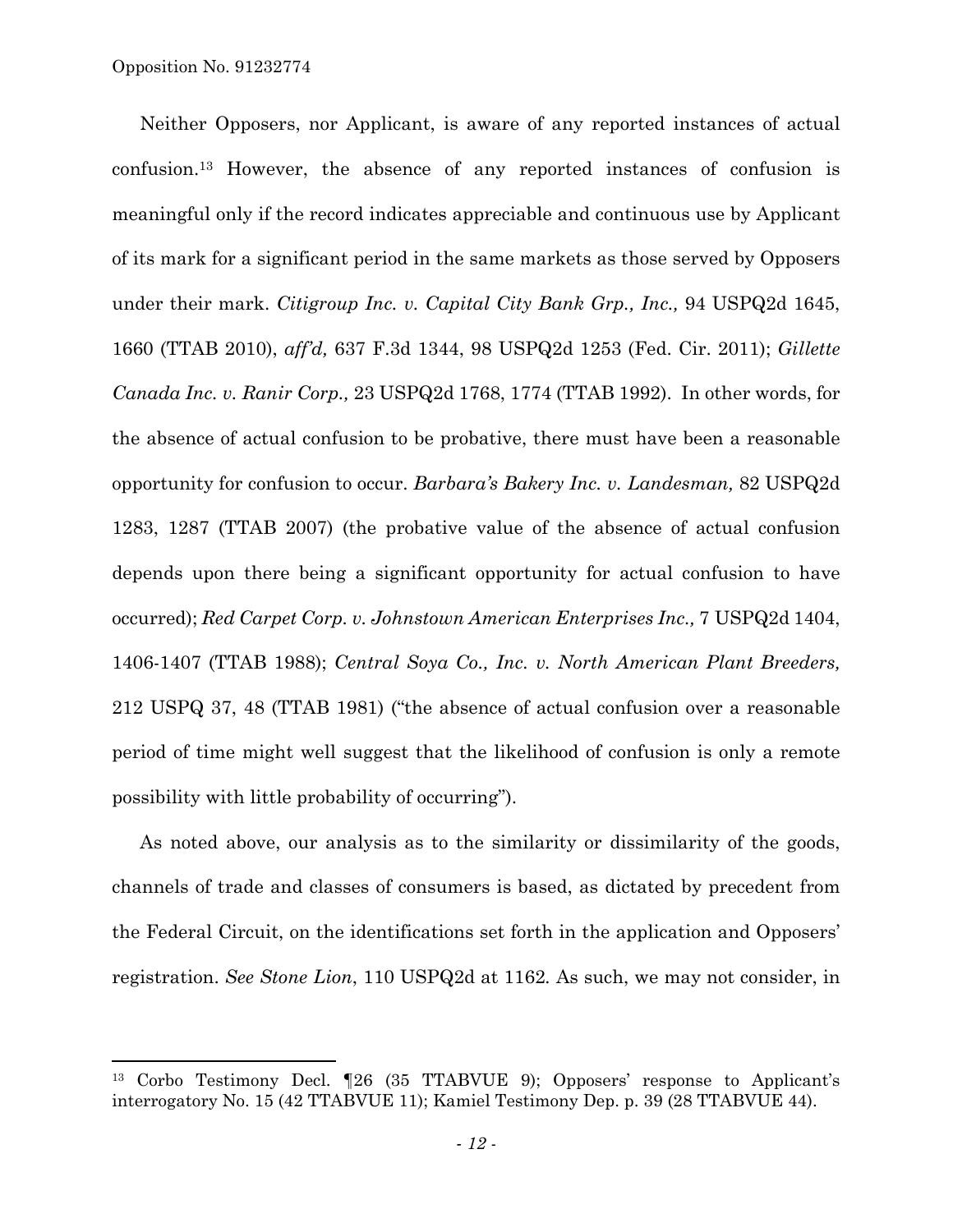assessing *DuPont* factors three and four, evidence of how Applicant and Registrant are actually selling their products in the marketplace. *Id.* Analyzing the lack of any reported instances of actual confusion under *DuPont* factors seven and eight, by contrast, requires us to look at actual market conditions, to the extent there is evidence of such conditions of record. Any lengthy absence of actual confusion during a period of known, rather than legally presumed, use of the same channels of trade could be telling. However, a defendant's unilateral contention of no actual confusion when channels of trade are only presumptively the same, rather than shown to be actually the same, may not be particularly probative.

Applicant has used the MANIMAL mark continuously since 2010 when it launched its apparel line14 Applicant sells its apparel through its website, blog posts and social media accounts, including Instagram, Facebook and Twitter.15

> In connection with the MANIMAL mark, which has figured prominently across all of the product categories we offer, Manimal offers nine different types of wrist wraps ranging from \$40 - \$55, nine different t-shirts ranging from \$25 - \$30, three different types of knee wraps ranging from \$35 - \$40, two types of stickers ranging from \$4 - \$8, and thirtyfive prints with inspirational MANIMAL philosophical quotes ranging from \$45 - \$90.16

Between March 2015 and March 2019, Applicant's paid advertising on Facebook and Google Advertising has reached 10 million viewers who are predominantly male, in

l

<sup>14</sup> Corbo Testimony Decl. ¶14 (35 TTABVUE 6).

<sup>15</sup> *Id.* at ¶ 15 (35 TTABVUE 7).

<sup>16</sup> *Id.* at ¶15 (35 TTABVUE 7).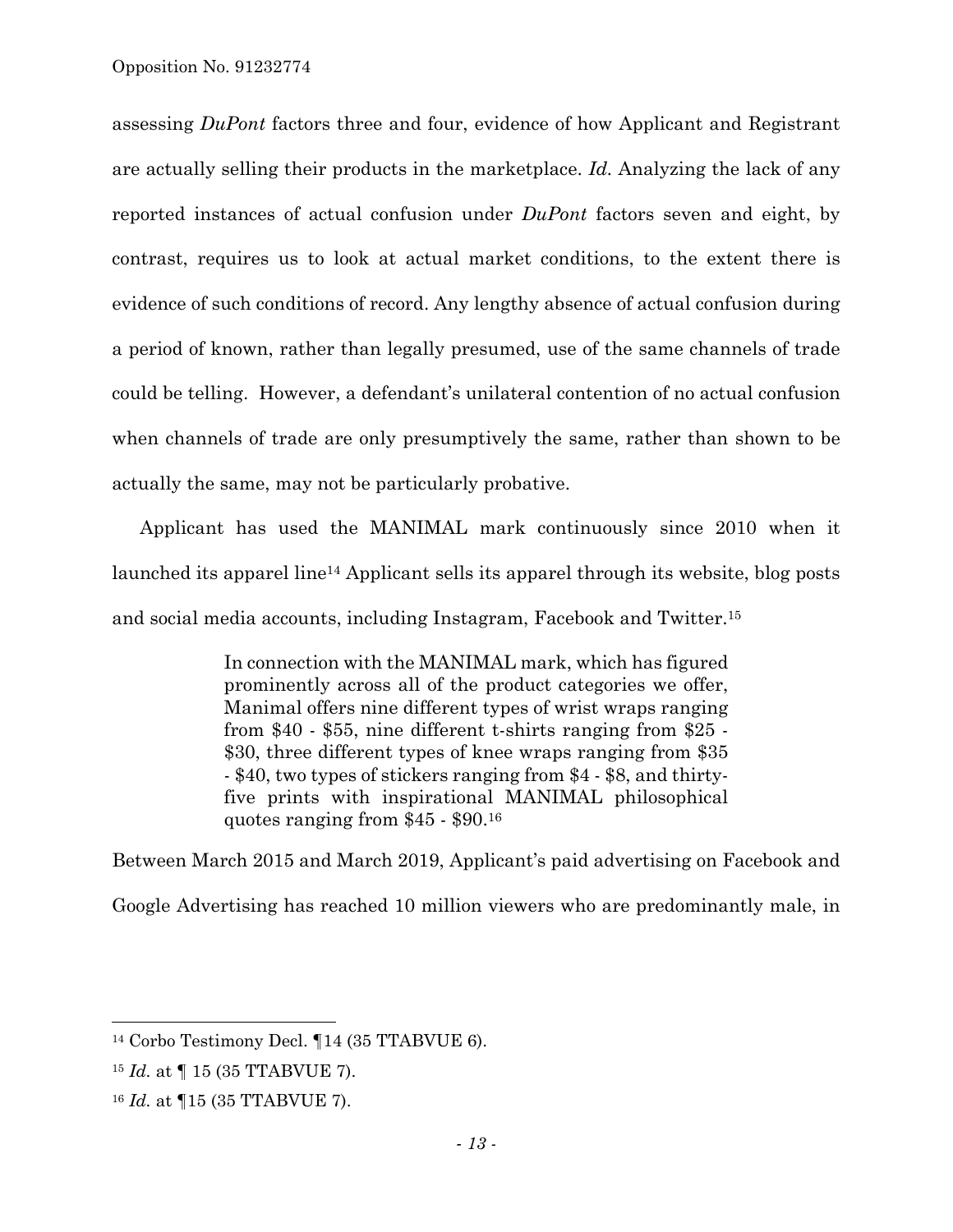the fitness industry, and between the ages of 21-40.17 Applicant has 58,100 Facebook followers, 39,400 Instagram followers, and 640 Twitter followers.18 Despite Applicant's social media following, its sales have been modest.<sup>19</sup>

"Garanimals was created in 1972."20 It is a children's clothing line.

[T]he product line is newborn through preschool, size ten, boy/girl, and it's primarily knitted tops and bottoms, but there are also jackets. There are woven bottoms. There is skirts. There is all kinds of clothing that kids wear every day.21

"The consumers that buy Garanimals are either parents or grandparents of the children that they are trying to dress."22 Since 2008, Opposers have sold their GARANIMAL clothing exclusively at Walmart and Walmart's online service.23 Opposers sell GARANIMAL clothing at all of the approximately 4,000 Walmart stores in the United States.24 Opposers' revenues generated through the sale of GARANIMAL clothing are substantial.25 Opposers' advertising expenditures are also substantial.26

1

20 Kamiel Testimony Dep., p. 10 (28 TTABVUE 15).

<sup>21</sup> *Id.* at p. 11 (28 TTABVUE 16).

<sup>22</sup> *Id.* at p. 12 (28 TTABVUE 17).

23 Opposers' response to Applicant's interrogatory No. 4 (42 TTABVUE 10); Kamiel Testimony Dep., p. 13 (28 TTABVUE 18).

24 Kamiel Testimony Dep., p. 13 (28 TTABVUE 18).

<sup>25</sup> *Id.* at p. 22 (27 TTABVUE 27) (Confidential). Because Opposers designated their sales revenues confidential, we may refer to them only in general terms.

<sup>26</sup> *Id.* at pp. 24 and 35 (27 TTABVUE 29 and 40) (Confidential).

<sup>17</sup> *Id.* at ¶17 (35 TTABVUE 7).

<sup>18</sup> *Id.* at ¶18 (35 TTABVUE 7).

<sup>19</sup> *Id.* at ¶16 (43 TTABVUE 8) (Confidential). Because Applicant has designated its sales revenues confidential, we may refer to them only in general terms.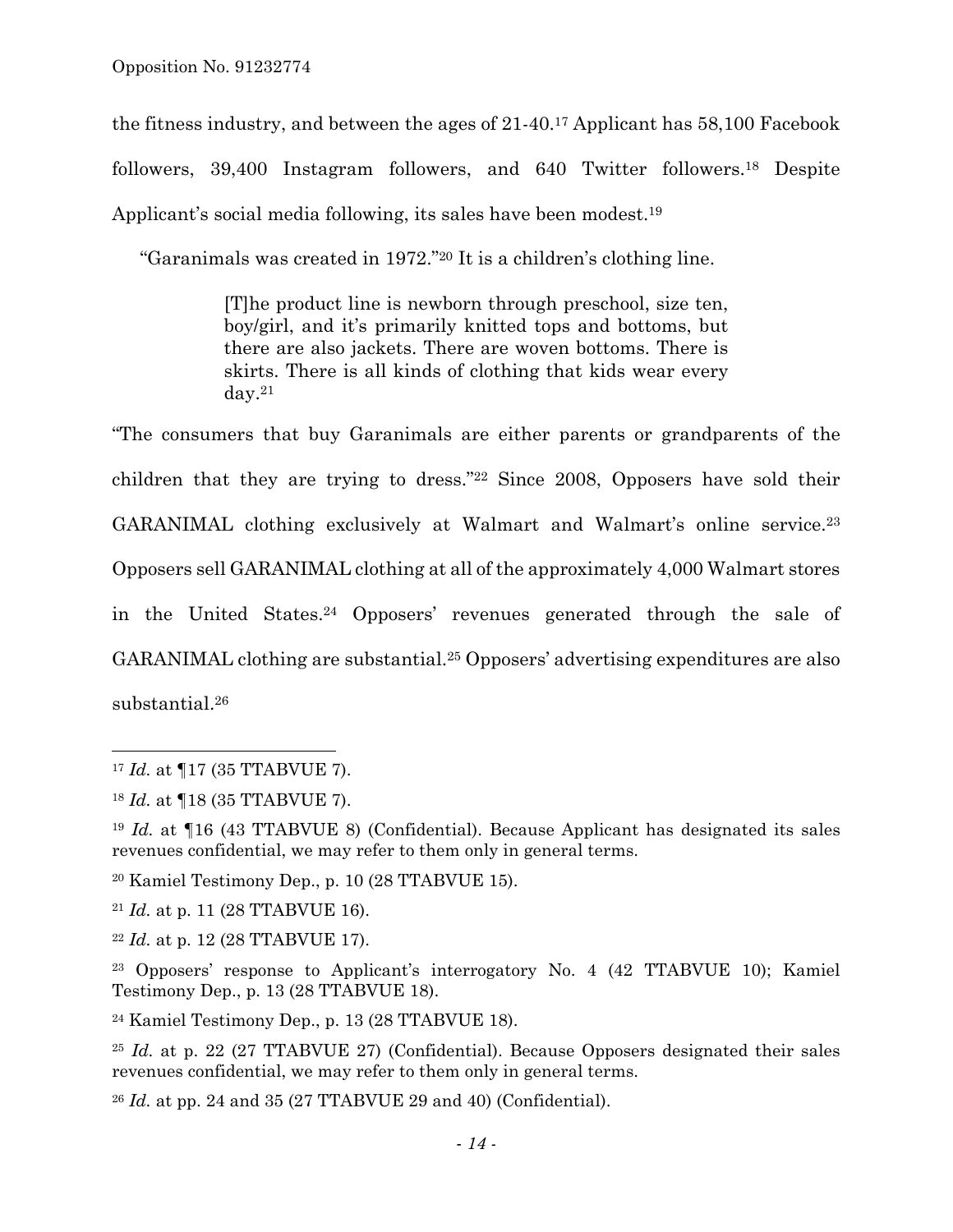Opposers advertise twice a year on television for 12-14 weeks during the fall holiday season (September through November) and the spring/summer season (March through May).27 Opposers started advertising on Facebook in 2015 or 2016 and have over 1,200,000 "likes."28 Opposers also have an Instagram account and a website.29 Finally, Walmart advertises GARANIMAL clothing through the Walmart website.30

Because the parties' clothing are distinct product lines within the larger apparel industry, sold through different channels of trade, and sold to different classes of consumers, it is unlikely that the same consumers will encounter the parties' clothing in same marketing milieu. Accordingly, there has not been an opportunity for actual confusion to occur.

We find that the length of length of time during and conditions under which there has been concurrent use without evidence of actual confusion is a neutral factor.

#### **D. The strength of Opposers' GARANIMAL mark.**

The fifth *DuPont* factor enables Opposers to expand the scope of protection afforded its pleaded mark by adducing evidence of "[t]he fame of the prior mark (sales, advertising, length of use);" the sixth *DuPont* factor allows Applicant to contract that scope of protection by adducing evidence of "[t]he number and nature of similar marks in use on similar goods." *DuPont*, 177 USPQ at 567.

 $\overline{a}$ 

<sup>27</sup> *Id.* at 24 (28 TTABVUE 29).

<sup>28</sup> *Id.* at 26 (28 TTABVUE 31).

<sup>29</sup> *Id.* at 27 (28 TTABVUE 32).

<sup>30</sup> *Id.* at 28 (28 TTABVUE 33).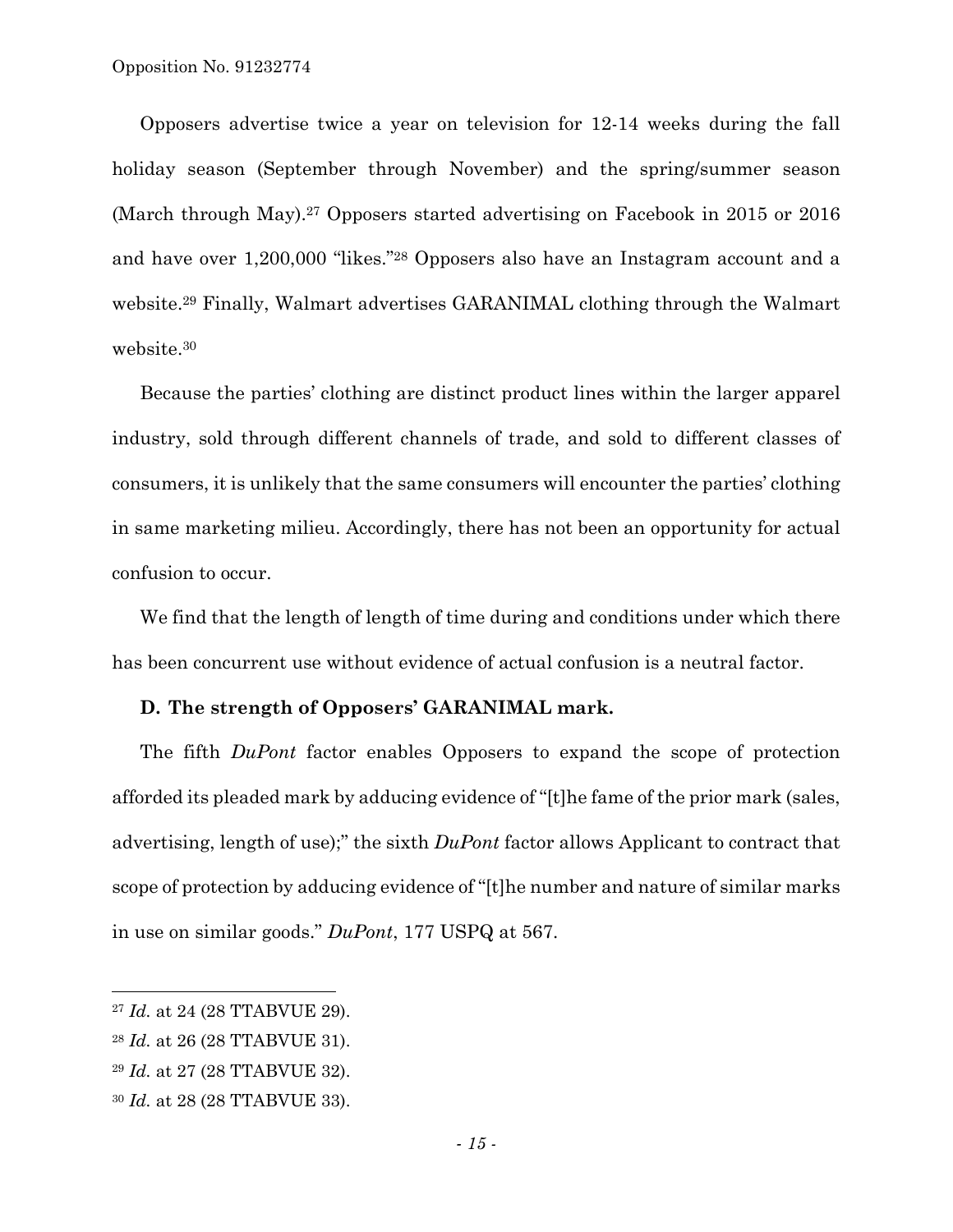Under the fifth factor, likelihood of confusion fame is not "an all-or-nothing measure." *Joseph Phelps Vineyards, LLC v. Fairmont Holdings, LLC,* 857 F.3d 1323, 122 USPQ2d 1733, 1734 (Fed. Cir. 2017) (Fed. Cir. 2017). It "varies along a spectrum from very strong to very weak." *Palm Bay Imps., Inc. v. Veuve Clicquot Ponsardin Maison Fondee En 1772*, 396 F.3d 1369, 73 USPQ2d 1689, 1694 (Fed. Cir. 2005) (quoting *In re Coors Brewing Co.*, 343 F.3d 1340, 68 USPQ2d 1059, 1063 (Fed. Cir. 2003)). To determine a mark's place on that spectrum, we consider its inherent strength, based on the nature of the mark itself, and its commercial strength, based on its marketplace recognition. *See In re Chippendales USA, Inc.*, 622 F.3d 1346, 96 USPQ2d 1681, 1686 (Fed. Cir. 2010) ("A mark's strength is measured both by its conceptual strength (distinctiveness) and its marketplace strength."); *Bell's Brewery, Inc. v. Innovation Brewing,* 125 USPQ2d 1340, 1345 (TTAB 2017); *Top Tobacco, L.P. v. North Atlantic Operating Co., Inc.*, 101 USPQ2d 1163, 1171-72 (TTAB 2011) (the strength of a mark is determined by assessing its inherent strength and its commercial strength); *Tea Board of India v. Republic of Tea Inc.*, 80 USPQ2d 1881, 1899 (TTAB 2006) (market strength is the extent to which the relevant public recognizes a mark as denoting a single source); MCCARTHY ON TRADEMARKS AND UNFAIR COMPETITION § 11:83 (5th ed. Nov. 2019 update) ("The first enquiry is for conceptual strength and focuses on the inherent potential of the term at the time of its first use. The second evaluates the actual customer recognition value of the mark at the time registration is sought or at the time the mark is asserted in litigation to prevent another's use."). We may measure commercial strength indirectly, by volume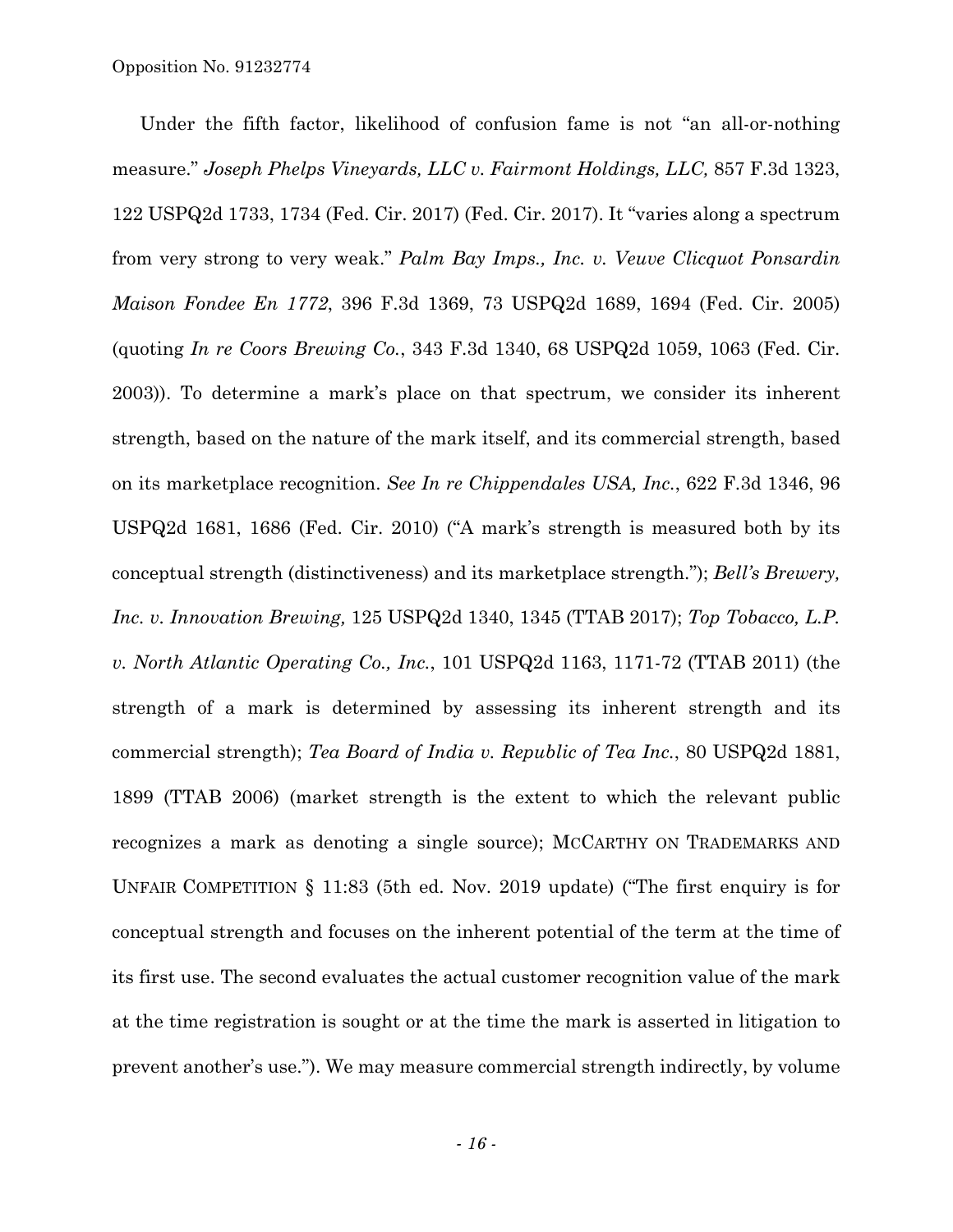of sales and advertising expenditures and factors such as length of use of the mark, widespread critical assessments, notice by independent sources of the goods or services identified by the mark, and general reputation of the goods or services. *Weider Publ'ns, LLC v. D&D Beauty Care Co.*, 109 USPQ2d 1347, 1354 (TTAB 2014).

Turning first to the inherent strength, GARANIMAL is a fanciful term coined by Opposers and, therefore, it is an inherently strong mark. *Nautilus Grp., Inc. v. Icon Health & Fitness, Inc.*, 372 F.3d 1330, 71 USPQ2d 1173, 1181 (Fed. Cir. 2004) (defining a fanciful mark as "a non-dictionary word concocted by the trademark holder for its product" and observing that such marks are typically strong); *Mishawaka Rubber & Woolen Mfg. Co. v. Bata Narodni Podnik*, 222 F.2d 279, 105 USPQ 432, 437 (CCPA 1955) ("A strong and fanciful mark is entitled to broad protection."); *In re Ginc UK Ltd.*, 90 USPQ2d 1472, 1479 (TTAB 2007) (completely unique and arbitrary, if not coined, nature of mark in relation to goods entitles the registered mark to a broad scope of protection, and significantly increases the likelihood that the marks, when used in connection with the identical goods would cause confusion). *See also Lois Sportswear, U.S.A., Inc. v. Levi Strauss & Co.,* 799 F.2d 867, 230 USPQ 831, 834 (2d Cir. 1986) (a fanciful mark "is entitled to the most protection the Lanham Act can provide").

Applicant argues to the contrary, contending that GARANIMAL is a weak mark, entitled to a narrow scope of protections as shown by the eight third-party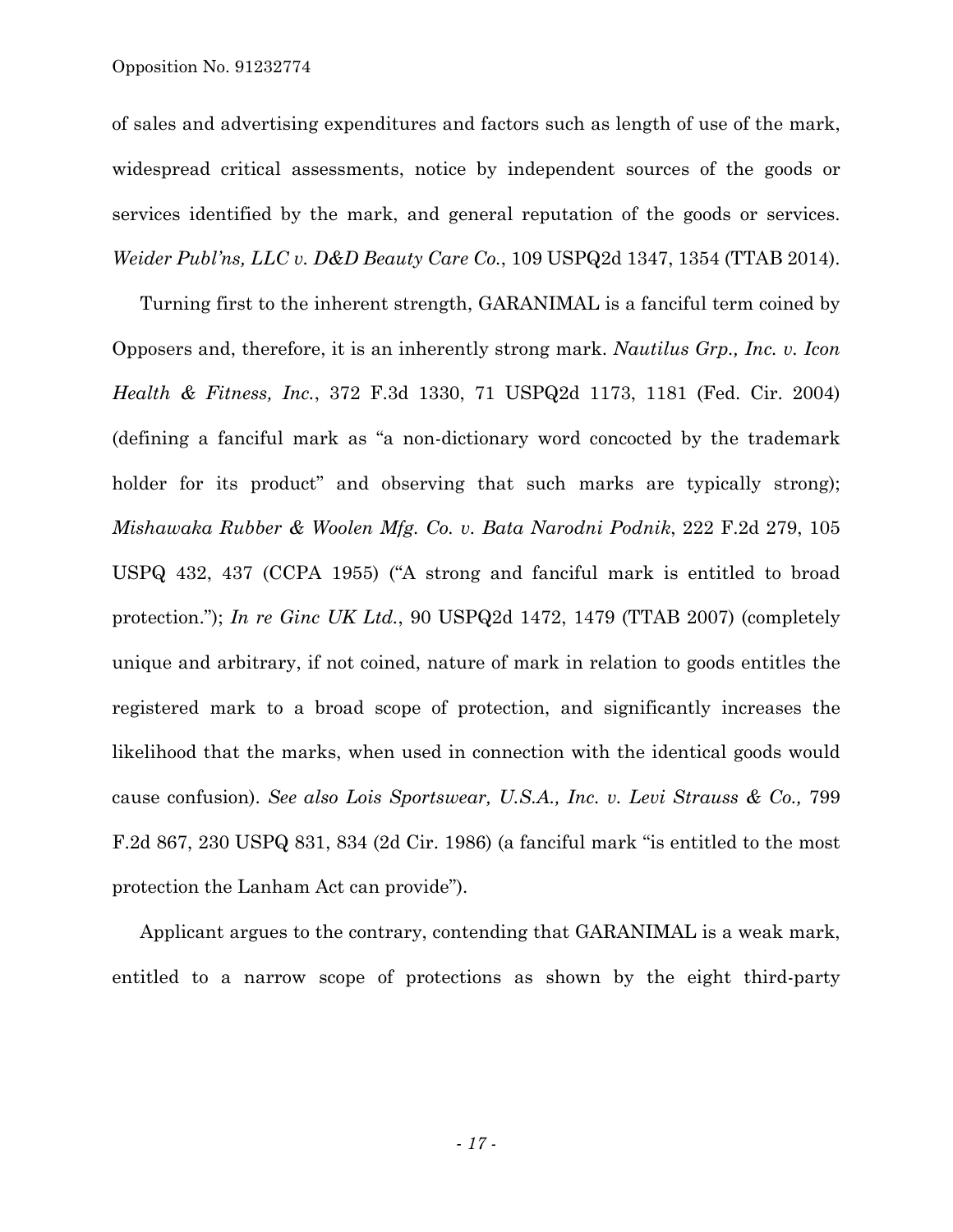registrations that have an "animal(s)" or "imals" suffix for clothing. We list the thirdparty registrations below:31

| Mark                | Reg. No. | Goods                                                      |
|---------------------|----------|------------------------------------------------------------|
| <b>SKELANIMALS</b>  | 5519099  | Clothing, including, inter alia shirts                     |
|                     |          | and pants                                                  |
|                     | 5433458  | Hats, tops, and shirts                                     |
|                     |          |                                                            |
| JTANIMALS           | 5424832  | Shirts, t-shirts, hats                                     |
|                     | 4952892  | Apparel for dancers, business wear,                        |
| <b>BartOonimals</b> |          | including shirts, infants' trousers,<br>trousers, t-shirts |
| EARTHUMANIMAL       | 4475199  | Shirts                                                     |
|                     | 4406262  | Shirts                                                     |
| CHOONIMALS          |          |                                                            |
|                     |          |                                                            |
|                     |          |                                                            |
| <b>HALFANIMAL</b>   | 3424615  | Hats, pants, shorts, sweat pants,                          |
|                     |          | sweat shirts, sweat suits, t-shirts,                       |
|                     |          | wind resistant jackets                                     |
| <b>MANIMALS</b>     | 4918335  | Clothing, namely, t-shirts featuring                       |
|                     |          | animals<br>with humanoid                                   |
|                     |          | characteristics, all not sized and                         |
|                     |          | targeted to infants, toddlers<br>or                        |
|                     |          | preschoolers.                                              |

"This is a far cry from the large quantum of evidence of third-party use and thirdparty registrations that was held to be significant in both *Jack Wolfskin v. New Millennium Sports*, [797 F.3d 1363, 116 USPQ2d 1129, 1136 (Fed. Cir. 2015), *cert. denied*, 136 S.Ct. 982 (2016)], and *Juice Generation v. GS Enters*., [794 F.3d 1334, 115 USPQ2d 1671, 1674 (Fed. Cir. 2015)]." *In re Inn at St. John's, LLC,* 126 USPQ2d 1742, 1746 (TTAB 2018) *aff'd* 777 Fed. Appx. 516 (Fed. Cir. 2019). Nevertheless, the

1

<sup>31 41</sup> TTABVUE.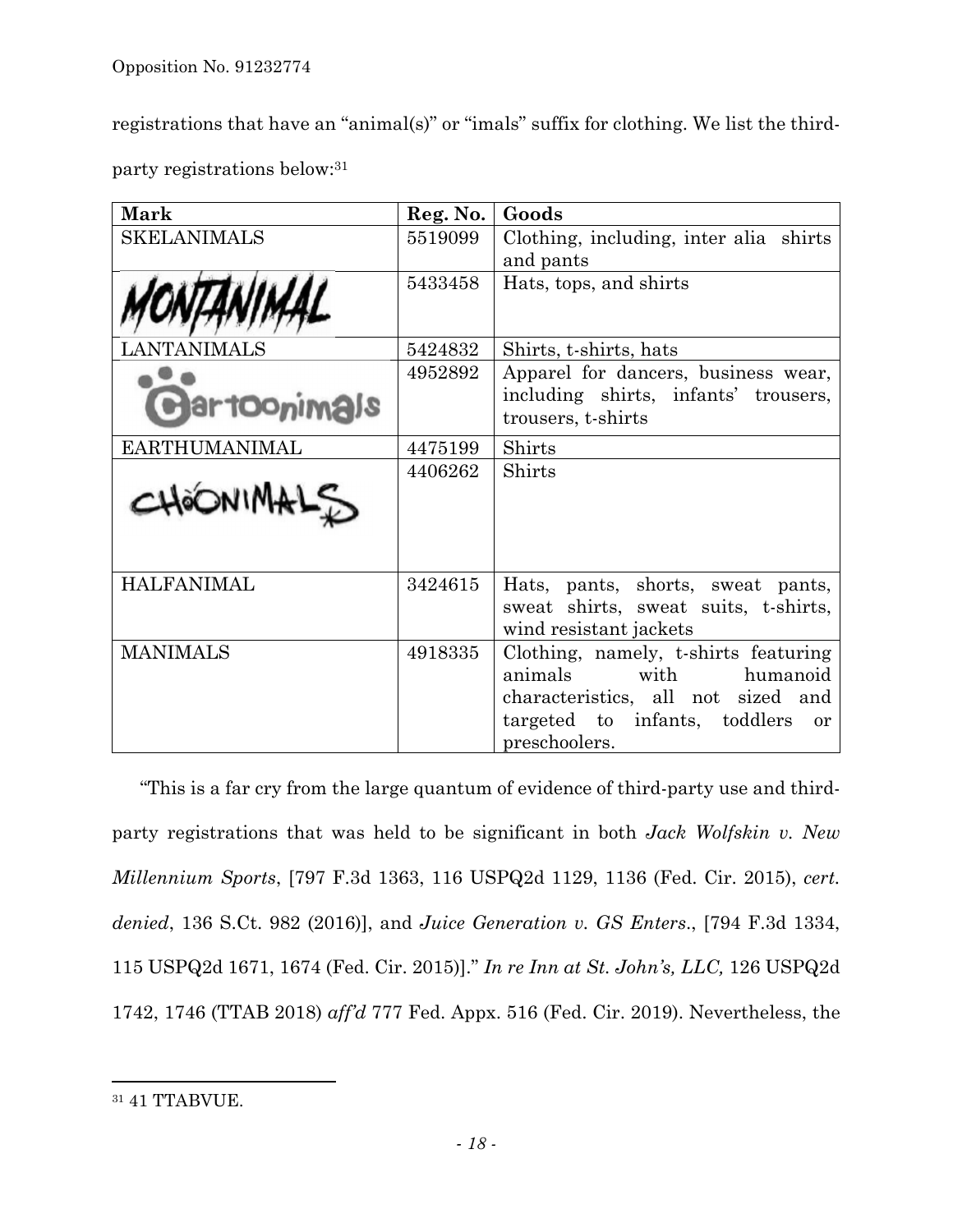third-party marks suggest a connection with animals (e.g., in the nature of a design or marketing theme associated with animals) as do Opposers' mark GARANIMAL and Applicant's mark MANIMAL. Such a connection does not weaken the inherent strength of Opposers' GARANIMAL mark; it merely indicates that Opposers are not the only entity that has registered an "animal" suffix as part of its mark. Thus, when we analyze the similarity or dissimilarity of the marks, we must consider whether the resemblance of the marks is close enough to cause one seeing one or both of the marks to assume that there is some connection, association, or sponsorship between the marks.

We now turn to the commercial strength of Opposers' GARANIMAL marks. Opposers introduced the following evidence to prove their commercial strength:

•"Garanimals was created in 1972."32

•Since 2008, Opposers have sold their GARANIMAL clothing exclusively at Walmart and Walmart's online service.33

•Opposers sell GARANAIMAL clothing at all of the approximately 4,000 Walmart stores in the United States.34

•Opposers' revenues generated through the sale of GARANIMAL clothing are substantial.35

1

<sup>32</sup> Kamiel Testimony Dep., p. 10 (28 TTABVUE 15).

<sup>33</sup> Opposers' response to Applicant's interrogatory No. 4 (42 TTABVUE 10); Kamiel Testimony Dep., p. 13 (28 TTABVUE 18).

<sup>34</sup> Kamiel Testimony Dep., p. 13 (28 TTABVUE 18).

<sup>35</sup> *Id.* at p. 22 (27 TTABVUE 27) (Confidential). Because Opposers designated their sales revenues confidential, we may refer to them only in general terms.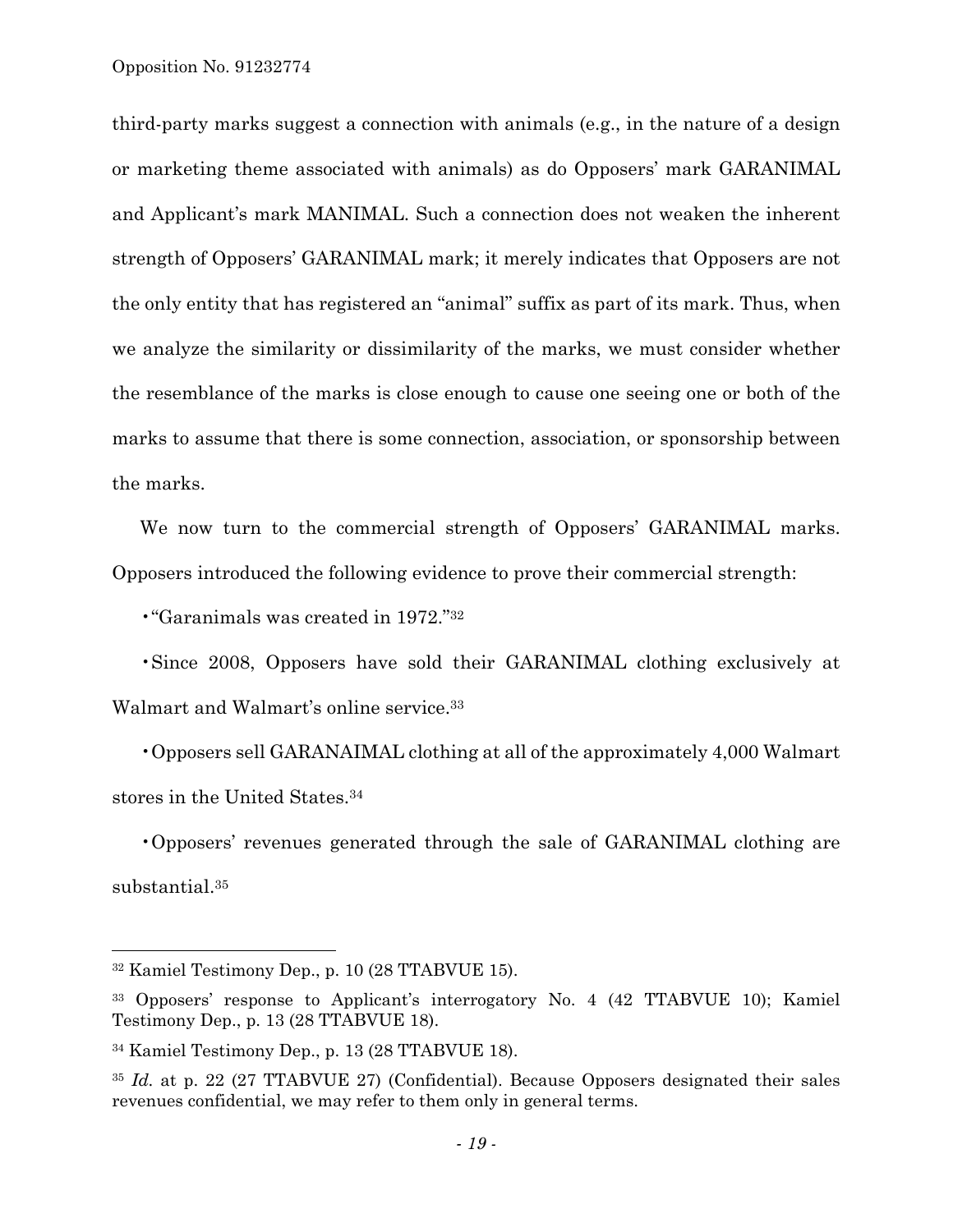•Opposers' advertising expenditures are also substantial.36

•Opposers advertise twice a year on television for 12-14 weeks during the fall holiday season (September through November) and the spring/summer season (March through May).37

•Opposers started advertising on Facebook in 2015 or 2016 and have over 1,200,000 "likes."38

•Psychologist Dr. Joyce Brothers referred to GARANIMAL clothing in her "booklet" "Clothing And A Child's Self-Image."39 The theme of the work is that children build confidence in their ability to do things themselves when parents provide an unhurried atmosphere in which children may observe how parents dress them, as well as providing children with an opportunity to dress themselves.40 Dr. Brothers refers to GARANIMAL clothing twice in her publication.<sup>41</sup>

> Garanimals system of matching sewn-in animal labels helps the pre-schooler to handle his own wardrobe. With three pairs of slacks and five tops, a child can mix and match fifteen different outfits. The sense of "I can" fosters the child's growing sense of independence.42

 $\overline{a}$ 

<sup>36</sup> *Id.* at pp. 24 and 35 (27 TTABVUE 29 and 40) (Confidential).

<sup>37</sup> *Id.* at p. 24 (28 TTABVUE 29).

<sup>38</sup> *Id.* at p. 26 (28 TTABVUE 31).

<sup>39</sup> *Id.* at pp. 20-21, 40 and Exhibit A (28 TTABVUE 25-26, 45 and 68-78).

<sup>40</sup>*Id.* at Exhibit A (28 TTABVUE 71). *See also Id.* (28 TTABVUE 72) ("Parents can enhance a child's new sense of selfhood by allowing the child small choices.").

<sup>41</sup> We find that Opposers' assertions, in their brief, that "a book has been written about GARANIMALS by the famous psychologist Dr. Joyce Brothers," and ""What other trademark has had a book written about it by a famous psychologist, Dr. Joyce Brothers, detailing the positive psychological effect that GARANIMALS Products have had on the self-Image of children?" are overstatements. Opposers' Brief, pp. 11 and 12 (44 TTABVUE 17 and 18).

<sup>42</sup> *Id.* at Exhibit A (28 TTABVUE 72).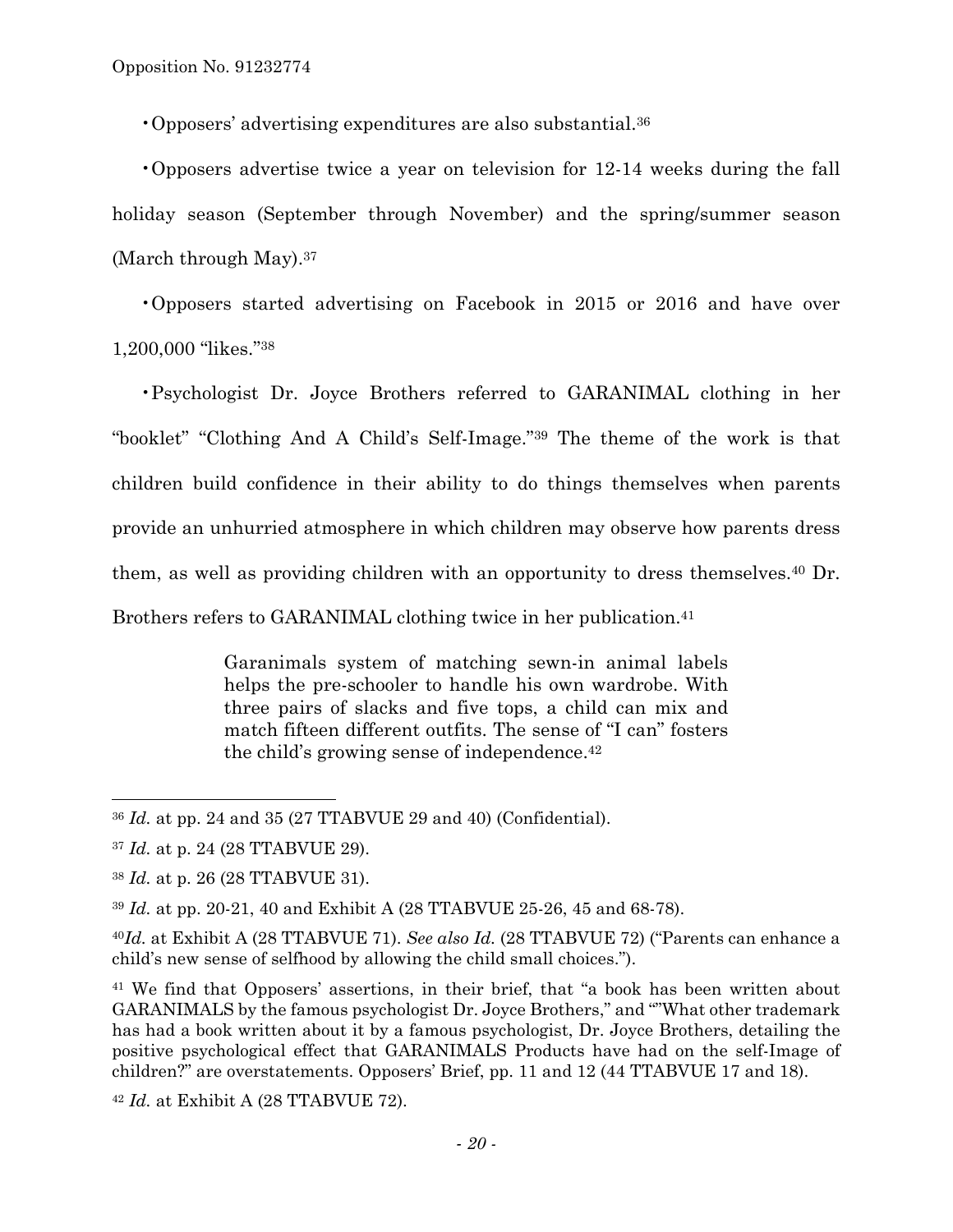\* \* \*

Parents will want to select practical clothing that can withstand the rough and tumble play of their child as he grows. In my traveling and talking with parents, the easy care and durability of Garanimals have been features many parents mentioned again and again.43

Opposers contend that the GARANIMAL marks are famous.

The GARANIMALS mark is a famous trademark due to its longevity of use, extensive advertising, huge distribution, and high sales volume of the GARANIMAL Products sold thereunder.<sup>44</sup>

 For the reasons explained below, we find that Opposers' GARANIMAL marks are commercially strong but not famous marks. First, although long use of a mark is indicative of commercial success, it is not conclusive evidence of fame. *See Wet Seal Inc. v. FD Mgmt. Inc.*, 82 USPQ2d 1629, 1635-36 (TTAB 2007) ("Long use and/or registration of a mark, without evidence of the extent of consumer exposure to or recognition of the mark over the years, is not sufficient to prove fame."). *Cf. La. Fish Fry Prods., Ltd.,* 797 F.3d 1332, 116 USPQ2d 1262 (Fed. Cir. 2015) (finding evidence of long use insufficient to establish acquired distinctiveness of FISH FRY PRODUCTS where evidence involved uses of LOUISIANA FISH FRY PRODUCTS); *In re Ennco Display Sys. Inc.,* 56 USPQ2d 1279, 1286 (TTAB 2000) (applicant's use of the product designs ranging from seven to seventeen years is insufficient to bestow acquired distinctiveness); *In re Packaging Specialists, Inc.,* 221 USPQ 917, 920 (TTAB 1984) (finding evidence submitted by applicant insufficient to establish

1

<sup>43</sup> *Id.* at Exhibit A (28 TTABVUE 73).

<sup>44</sup> Opposers' Brief, p. 9 (45 TTABVUE 15).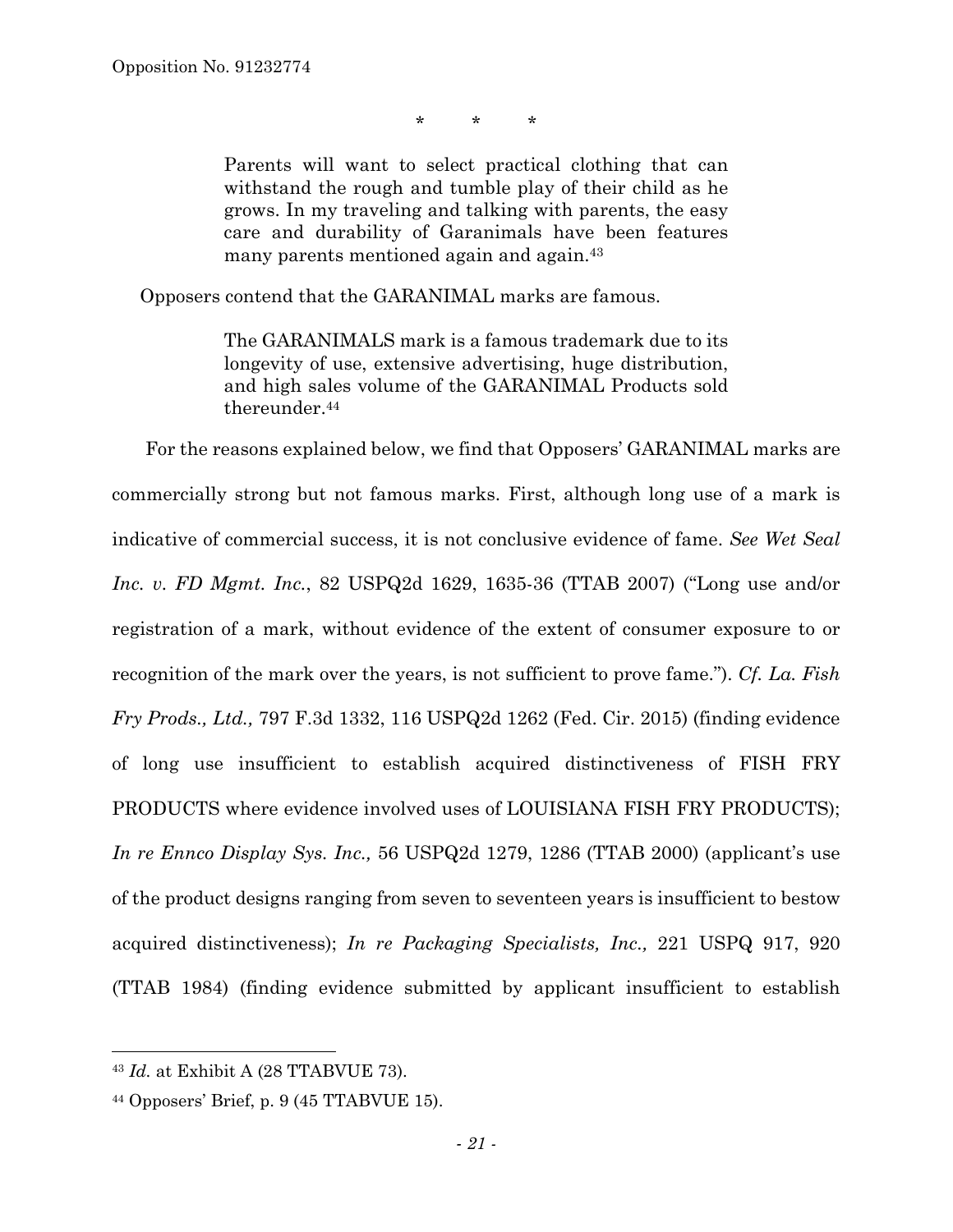acquired distinctiveness of PACKAGING SPECIALISTS, INC., for contract packaging services, notwithstanding, inter alia, continuous and substantially exclusive use for sixteen years, deemed "a substantial period but not necessarily conclusive or persuasive"). *Compare Nina Ricci, S.A.R.L. v. ETF Enters., Inc.*, 203 USPQ 947, 951 (TTAB 1979) ("Not only has opposer enjoyed long use of its 'RICCI' marks, but the record shows the fame, prestige and reputation which the name 'NINA RICCI' has brought to opposer as evidenced by the numerous newspaper articles and reports of opposer's activities in the ladies' apparel fields, previously referred to.").

Second, the only evidence of unsolicited media attention is the aforementioned reference in the Dr. Joyce Brothers publication. Jerald Kamiel, who introduced the booklet, speculated that the booklet was published "somewhere around '75, '76, something like that."45 He was unaware of its circulation.46 Opposers' proffered no testimony or other evidence as to whether it is still in circulation.

Finally, Opposers' substantial advertising and revenues relating to the GARANIMAL marks shows that it is a successful product line. Inasmuch as since 2008, Opposers have sold GARANIMAL products sold exclusively through Walmart, it was incumbent upon Opposers to provide some context for its advertising expenditures and revenues (e.g., market share, how Opposers revenues and advertising expenditures compare with comparable goods). After all, because of the extreme deference that we accord a famous mark in terms of the wide latitude of legal

 $\overline{a}$ 

<sup>45</sup> Kamiel Testimony Dep., p. 40 (28 TTABVUE 45).

<sup>46</sup> *Id.*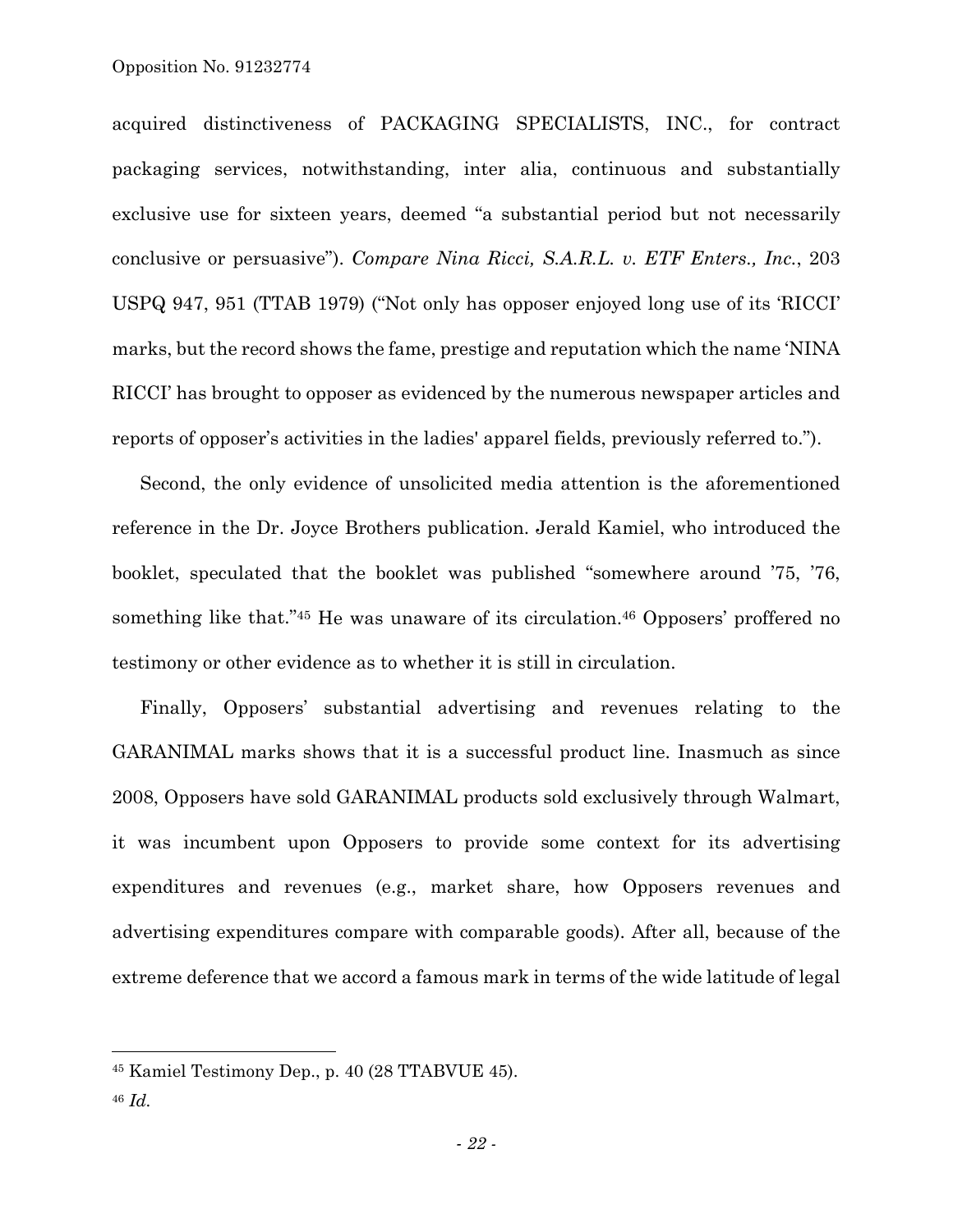$\overline{a}$ 

protection it receives, and the dominant role fame plays in the likelihood of confusion analysis, it is the duty of the party asserting that its mark is famous to prove it clearly. *Coach Services, Inc. v. Triumph Learning LLC,* 668 F.3d 1356, 101 USPQ2d 1713, 1720 (Fed. Cir. 2012), citing *Leading Jewelers Guild Inc. v. LJOW Holdings LLC,* 82 USPQ2d 1901, 1904 (TTAB 2007).

We find that Opposers' GARANIMAL marks are commercially strong, but not famous.47 This means that Opposers' GARANIMAL marks fall on strong side of the spectrum of from very strong to very weak.

### **E. The similarity or dissimilarity of the marks.**

We now turn to the *DuPont* likelihood of confusion factor focusing on the similarity or dissimilarity of the marks in their entireties as to appearance, sound, connotation and commercial impression. *DuPont,* 177 USPQ at 567*.* "Similarity in any one of these elements may be sufficient to find the marks confusingly similar." *In re Inn at St. John's, LLC*, 126 USPQ2d 1742, 1746 (TTAB 2018) (quoting *In re Davia*, 110 USPQ2d 1810, 1812 (TTAB 2014)); *accord Krim-Ko Corp. v. Coca-Cola Bottling Co*., 390 F.2d

<sup>&</sup>lt;sup>47</sup> "Fame for likelihood of confusion and fame for dilution are distinct concepts, and dilution fame requires a more stringent showing. … Accordingly, a mark can acquired 'sufficient public recognition and renown for purposes of likelihood of confusion without meeting the more stringent requirement for dilution fame." *Coach Servs.,* 101 USPQ2d at 1724. *See also*  Palm Bay Imports Inc. v. Veuve Clicquot Ponsardin Maison Fondee En 1772, 396 F.3d 1369, 73 USPQ2d 1689, 1694 (Fed. Cir. 2005). If Opposers' GARANIMAL mark does not meet the lesser standard of fame for purposes of likelihood of confusion, it cannot be famous for purposes of dilution. *See ProMark Brands Inc. v. GFA Brands, Inc.,* 114 USPQ2d 1232, 1250 (TTAB 2015) ("Where, as here, a mark is not proven famous for purposes of likelihood of confusion, it will certainly not meet the higher threshold for fame required to prove dilution."). As Opposers cannot demonstrate, on this record, a required element of its dilution claim, we dismiss Opposers' claim under Section 43(c) of the Trademark Act.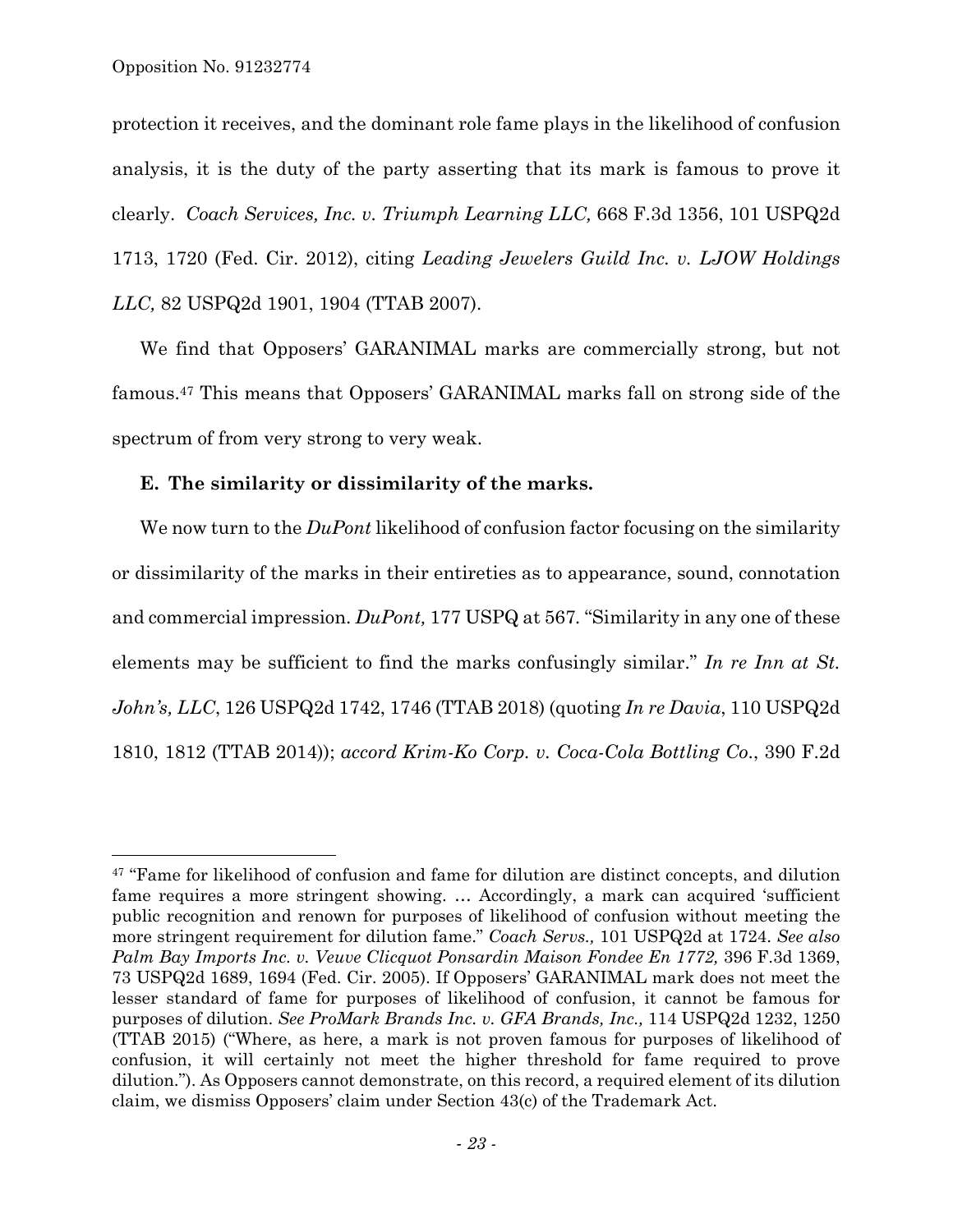728, 156 USPQ 523, 526 (CCPA 1968) ("It is sufficient if the similarity in either form, spelling or sound alone is likely to cause confusion.") (citation omitted)*.* 

In comparing the marks, we are mindful that where, as here, the goods are in part identical, the degree of similarity necessary to find likelihood of confusion need not be as great as where there is a recognizable disparity between the goods. *Coach Servs.,* 101 USPQ2d at 1721; *Century 21 Real Estate Corp. v. Century Life of Am.,* 970 F.2d 874, 23 USPQ2d 1698, 1700 (Fed. Cir. 1992); *Jansen Enters. Inc. v. Rind,* 85 USPQ2d 1104, 1108 (TTAB 2007); *Schering-Plough HealthCare Prod. Inc. v. Ing-Jing Huang,* 84 USPQ2d 1323, 1325 (TTAB 2007).

"The proper test is not a side-by-side comparison of the marks, but instead 'whether the marks are sufficiently similar in terms of their commercial impression' such that persons who encounter the marks would be likely to assume a connection between the parties." *Cai v. Diamond Hong,* 127 USPQ2d at 1801 (quoting *Coach Servs. Inc. v. Triumph Learning LLC*, 668 F.3d 1356, 101 USPQ2d 1713, 1721 (Fed. Cir. 2012)); *Midwestern Pet Foods, Inc. v. Societe des Produits Nestle S.A.,* 685 F.3d 1046, 103 USPQ2d 1435, 1440 (Fed. Cir. 2012). The proper focus is on the recollection of the average customer, who retains a general rather than specific impression of the marks. *Geigy Chem. Corp. v. Atlas Chem. Indus., Inc.*, 438 F.2d 1005, 169 USPQ 39, 40 (CCPA 1971); *L'Oreal S.A. v. Marcon*, 102 USPQ2d 1434, 1438 (TTAB 2012); *Winnebago Indus., Inc. v. Oliver & Winston, Inc.,* 207 USPQ 335, 344 (TTAB 1980); *Sealed Air Corp. v. Scott Paper Co.,* 190 USPQ 106, 108 (TTAB 1975). Because the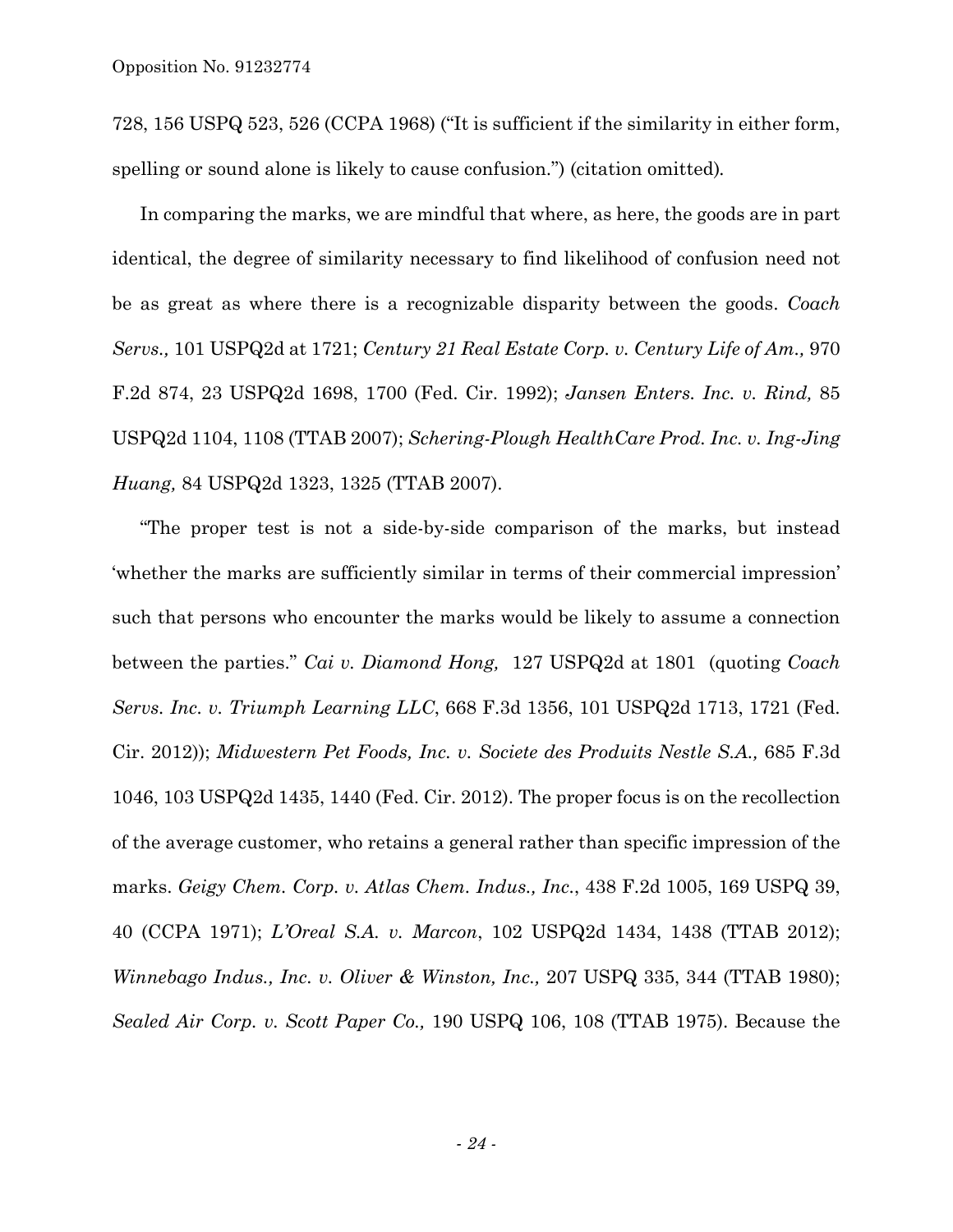descriptions of goods in Opposers' pleaded registrations and the application at issue include children's pants and shirts, the average customer is an ordinary consumer.

Applicant is seeking to register the mark MANIMAL and Opposers' marks are variations of GARANIMAL. The marks are similar because they share the word "animal" as a suffix. However, they differ because Applicant's mark places the letter "M" before the word "animal" to create "Manimal," a combination of man and animal. Opposers, on the other hand, place the letters "Gar" before the word "animal" to create a fanciful term without any meaning. Jerald Kamiel, Opposers' President and Chief Operating Officer concurs:

- Q. Can you tell me what a Manimal is?
- A. It's a part human, part animal that is - has animal instincts and behavior, ugly, and very, very different than the animals that we have in Garanimals.
- Q. Would you say in your advertising of Garanimals you are trying to create a particular image of what Garanimals is in the minds of consumers?
- A. Yes.

l

- Q. And what is that image?
- A. The image we are trying to create is that Garanimals is a kids' wear brand of well made, comfortable, high quality, durable clothes that kids will want to wear, want to dress themselves and look correct.48

While we acknowledge that both marks suggest animals, we find that the marks

in their entireties are dissimilar and purchasers will not ascribe a common source or

<sup>48</sup> Kamiel Testimony Dep., pp. 32-33 (28 TTABVUE 37-38). Mr. Kamiel testified that Opposers do market research regarding the impact of their advertising. *Id.* at pp. 19-20 and 39 (28 TTABVUE 24-25 and 44).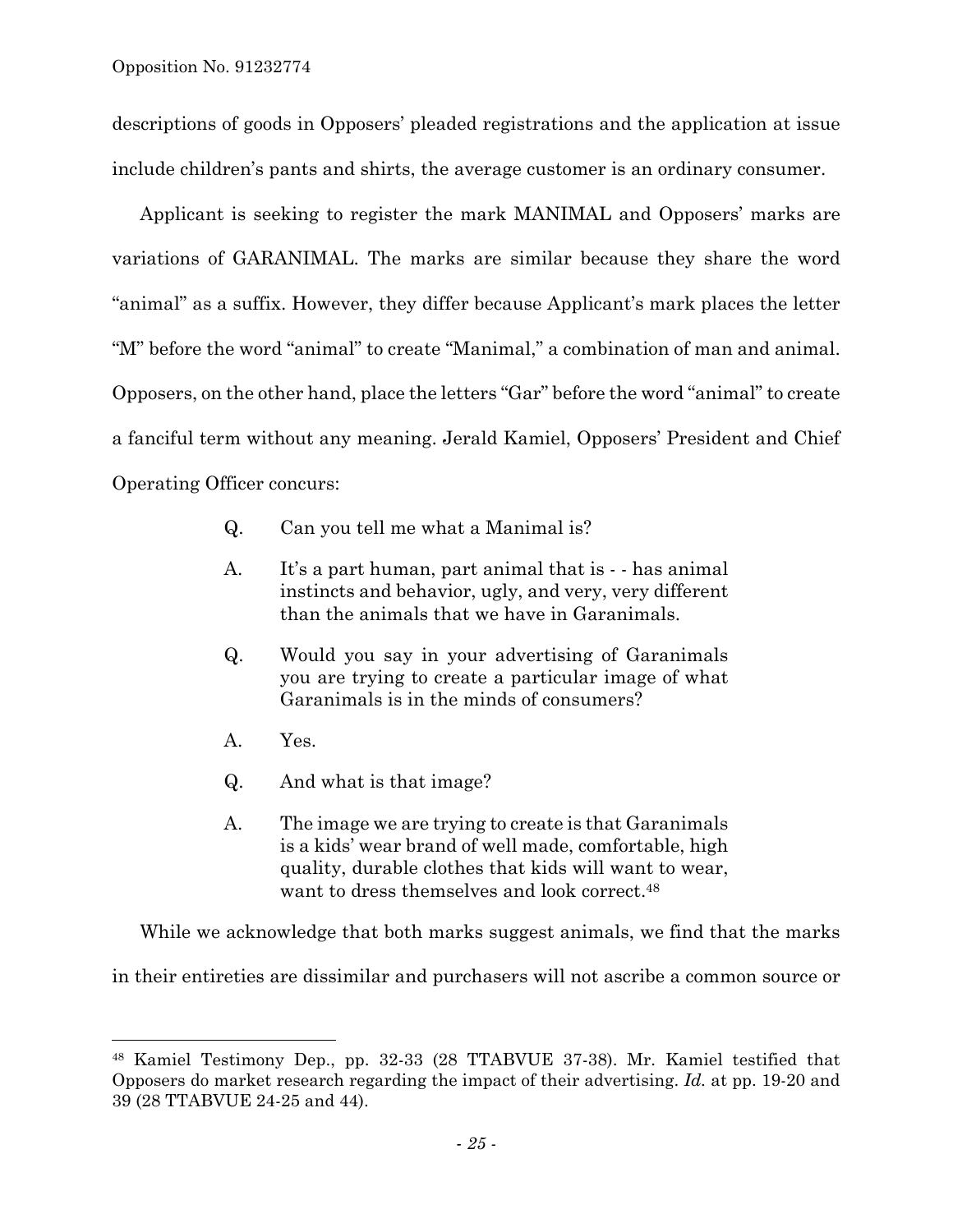sponsorship to the apparel sold thereunder. The overall differences in the marks visually, aurally, and in the commercial impressions engendered by the marks outweigh the similarities. The third-party registrations discussed above indicate that Opposers are not the only entity to register marks with an "animal" or "imals" suffix. In fact, all of the third-party registrations were issued after Opposers' first use and registration of GARANIMAL. Thus, Opposers must believe that various "animal" or "imals" suffix marks can be used and registered side by side without causing confusion provided there are minimal differences between the marks. *See In re Hartz Hotel Servs., Inc.* 102 USPQ2d 1150, 1153 (TTAB 2012); *Plus Prods. v. Natural Organics, Inc.*, 204 USPQ 773, 779 (TTAB 1979). Despite the inherent commercial strength of the GARANIMAL marks, the marks differ enough in sight, sound, meaning and commercial impression that confusion is not likely.

We find that the marks are not similar in appearance, sound, connotation or commercial impression.

### **F. Balancing the factors.**

We find that the dissimilarity of the parties' marks outweighs the other applicable *DuPont* factors. *See Kellogg Co. v. Pack'em Enters. Inc*., 951 F.2d 330, 21 USPQ2d 1142, 1145 (Fed. Cir. 1991) ("We know of no reason why, in a particular case, a single *duPont* factor may not be dispositive"); *Oakville Hills Cellar, Inc. v. Georgallis Holdings, LLC*, 826 F.3d 1376, 119 USPQ2d 1286, 1290 (Fed. Cir. 2016) ("a single du Pont factor may be dispositive in a likelihood of confusion analysis, especially when that single factor is the dissimilarity of the marks") (quoting *Odom's Tenn. Pride*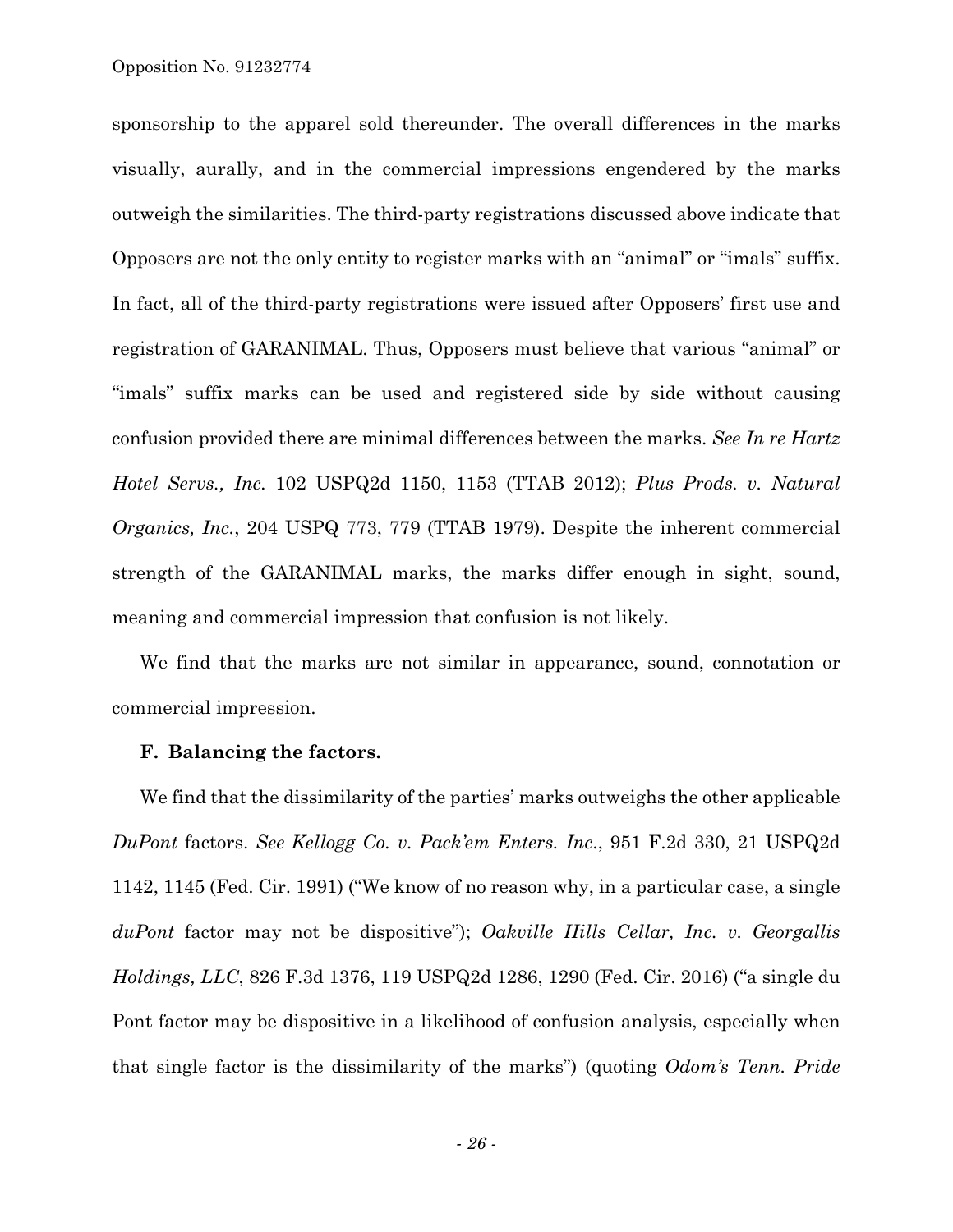*Sausage, Inc. v. FF Acquisition, LLC*, 600 F.3d 1343, 93 USPQ2d 2030, 2032 (Fed. Cir. 2010) ("[E]ven if all other relevant *DuPont* factors were considered in [opposer's] favor, as the board stated, the dissimilarity of the marks was a sufficient basis to conclude that no confusion was likely.")); *Champagne Louis Roederer S.A. v. Delicato Vineyards*, 148 F.3d 1373, 47 USPQ2d 1459, 1460 (Fed. Cir. 1998) ("[O]ne *DuPont* factor may be dispositive in a likelihood of confusion analysis, especially when that single factor is the dissimilarity of the marks.").

Therefore, we find that Applicant's mark MANIMAL for men's, women's and children's clothing listed in the description of goods is not likely to cause confusion with Opposers' GARANIMAL marks for clothing.

#### **V. Abandonment**

l

During the prosecution of Applicant's application, the Examining Attorney cited application Serial No. 85115633 for the mark MANIMALS, in standard character form, for, inter alia, "clothing, namely, t-shirts, dresses, jackets, sweatshirts, hooded shirts, tank tops, hats, caps, pants, socks, polo shirts, long sleeve shirts, infant and toddler one piece clothing, cloth bibs, ties, footwear and aprons," in Class 25, as a potential Section 2(d) bar to registration.49 In response, Applicant submitted a consent agreement with The Mountain Corporation, owner of Registration No. 4918335, formerly the cited application. The Mountain Corporation agreed to amend its description of goods to "shirts featuring animals with humanoid characteristics"

<sup>49</sup> April 13, 2012 Office Action in Applicant's application (TSDR 2 and 4-7).

All references to the application record are to the Trademark Status and Document Retrieval (TSDR) system in the downloadable .pdf format.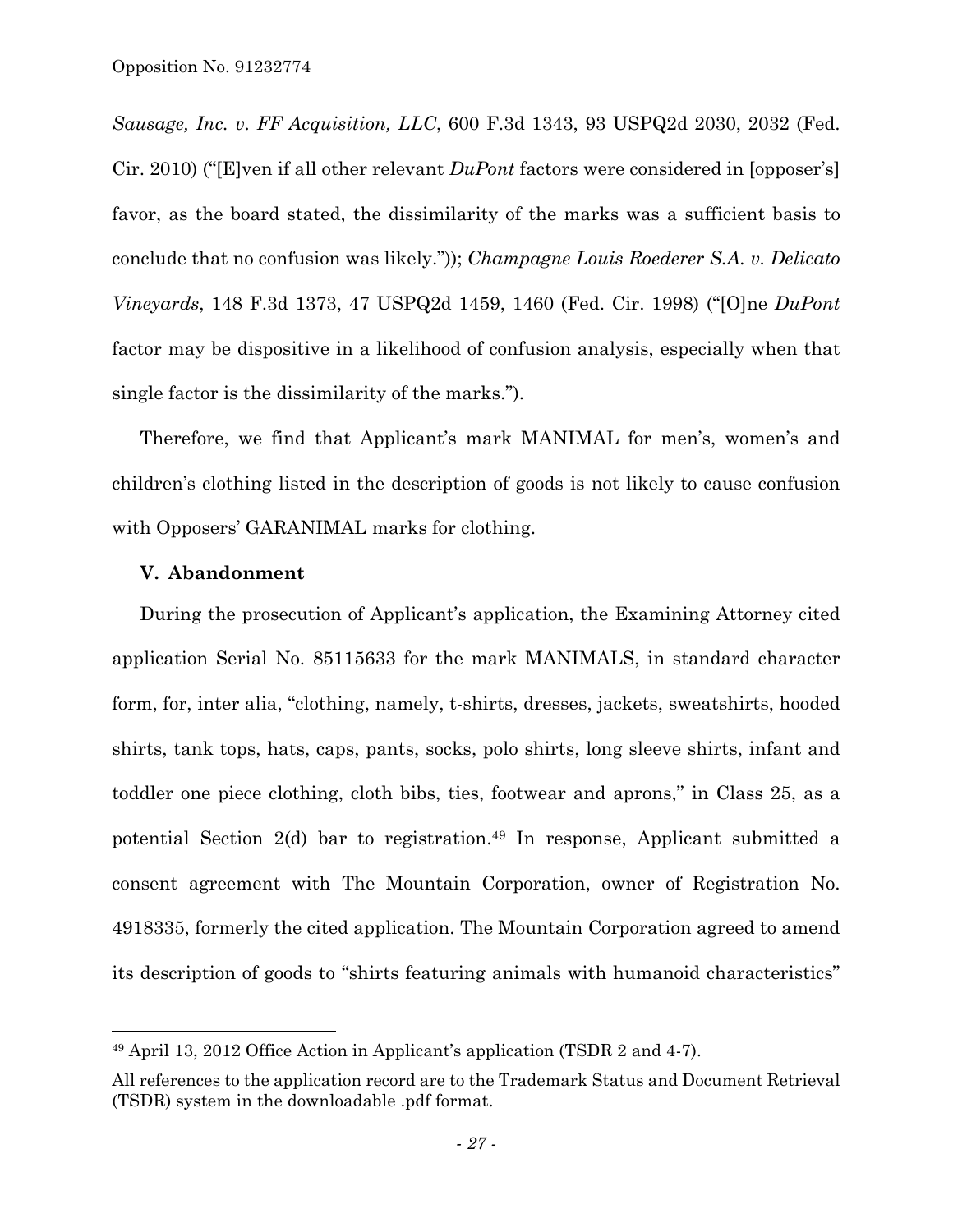and agreed that Applicant may use and register MANIMAL for the goods listed in Applicant's application.<sup>50</sup> The Examining Attorney reviewed the consent agreement and approved Applicant's application for publication.51

Opposers allege that the consent agreement "constitutes a 'naked' consent by [Applicant] for The Mountain Corporation to sell T-shirts featuring animals with humanoid characteristics under the MANIMALS mark without [Applicant] having the right or the ability to control the nature or quality of those goods" and, therefore, the consent agreement "constitutes an abandonment of [Applicant's] exclusive right to use MANIMAL on clothing products."52 Opposers contend that the "naked" consent agreement between Applicant and The Mountain Corporation goes against public policy and "[b]y entering into such an agreement, Applicant has abandoned any right it may have had to MANIMAL and is not entitled to register the same as a trademark."53

Section 45 of the Trademark Act, 15 U.S.C. § 1127, provides, in pertinent part, that "[a] mark shall be deemed 'abandoned' …"

> (2) When any course of conduct of the owner, including acts of omission as well as commission, causes the mark to become the generic name for the goods or services on or in connection with which it is used or otherwise to lose its significance as a mark. Purchaser motivation shall not be a test for determining abandonment under this paragraph.

1

<sup>50</sup> September 8, 2016 Response to Suspension Inquiry attached to Applicant's application (TSDR 1 and 3-4).

<sup>51</sup> November 30, 2016 Notation to File attached to Applicant's application (TSDR 1).

<sup>52</sup> Amended Notice of Opposition ¶¶59 and 60 (15 TTABVUE 14).

<sup>53</sup> Opposers' Brief, p. 20 (45 TTABVUE 26).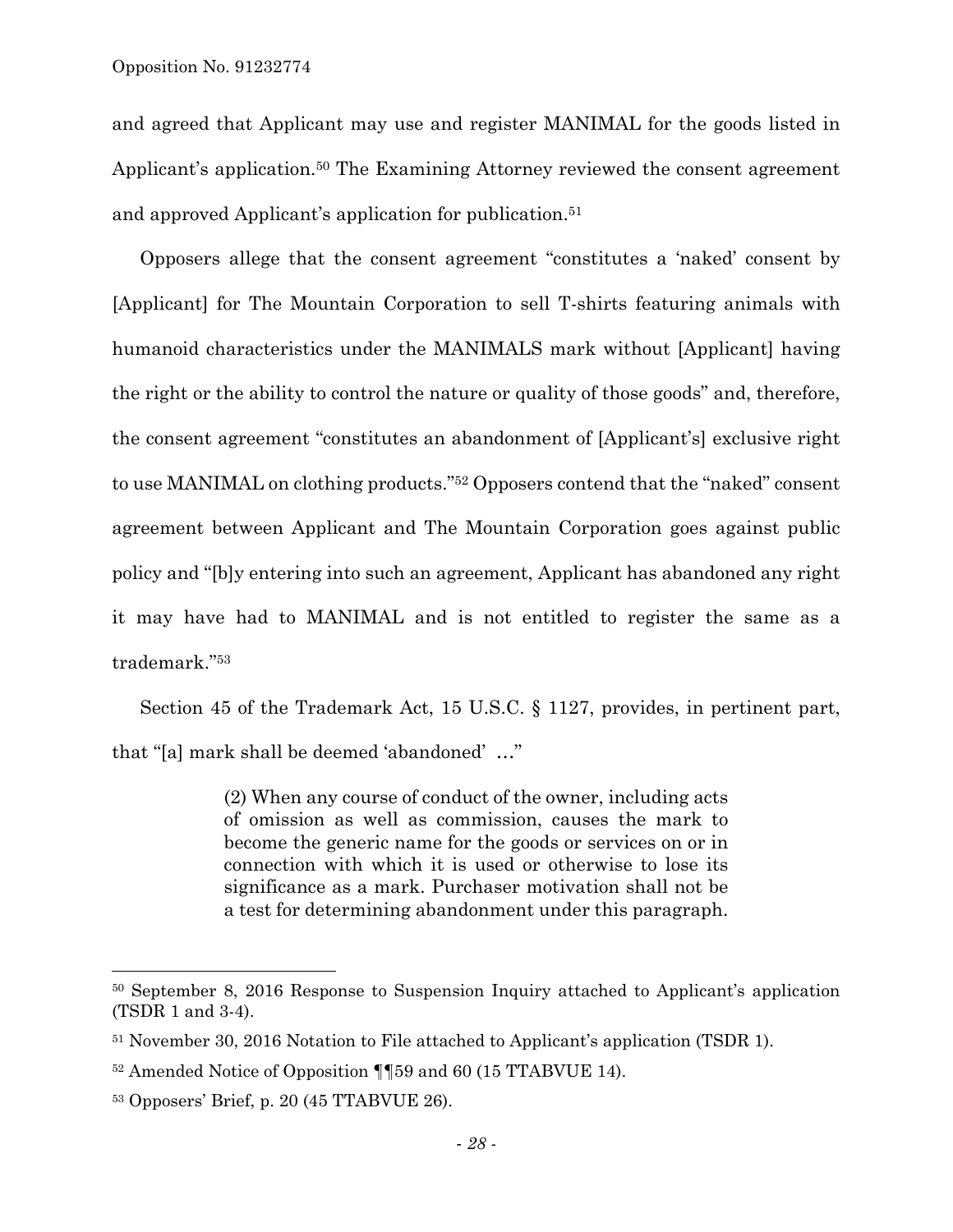$\overline{a}$ 

Assuming arguendo that the consent agreement is a naked consent, Opposers, as plaintiffs, must prove that the consent agreement whereby The Mountain Corporation agreed to the use and registration of Applicant's mark caused Applicant's mark to lose its significance as a trademark.54 *See Wallpaper Mfrs., Ltd. v. Crown Wallcovering Corp.,* 680 F.2d 755, 214 USPQ 327, 335-36 (CCPA 1982) ("Under part (b) [of the definition of abandonment in Section 45 of the Trademark Act, now designated as part 2] a mark becomes abandoned only when the mark loses its significance as an indication of origin, not the sole indication of source."); *Univ. Book Store v. Univ. Wisc. Bd. of Regents,* 33 USPQ2d 1385, 1393 (TTAB 1994). In other words, Opposers must prove that the consent agreement caused Applicant's mark to lose its significance as a source indicator. *See Guiding Eyes for the Blind, Inc. v. Guide Dog Found. for the Blind, Inc.,* 384 F.2d 1016, 155 USPQ 462, 464 (CCPA 1967); *TBC Corp. v. Grand Prix Ltd.,* 12 USPQ2d 1311, 1314 (TTAB 1989) ("[I]n order to state a claim upon which relief can be granted for the ground of abandonment, applicant must plead facts which show a course of conduct by opposer which has caused opposer's mark to lose its trademark significance.").

Opposers have not introduced any evidence proving that Applicant's MANIMAL trademark has lost its significance as a trademark. In fact, because Opposers have not introduced evidence that The Mountain Corporation is using MANIMALS, there is no evidence that any entity other than Applicant is using MANIMAL or

<sup>&</sup>lt;sup>54</sup> Applicant did not expressly agree to the use and registration of MANIMALS for t-shirts by The Mountain Corporation.